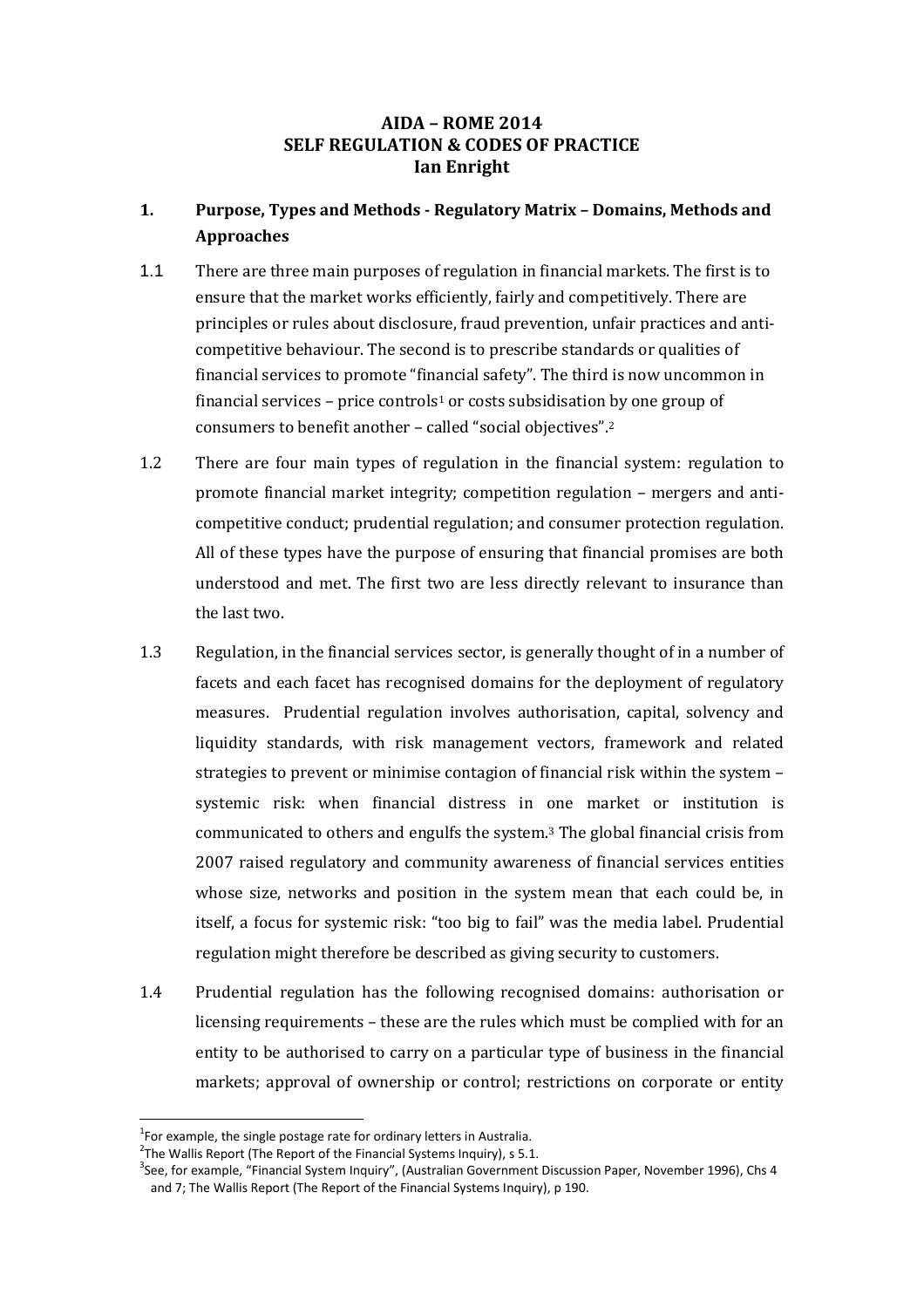form; standards for board composition and governance; capital adequacy requirements including minimum capital requirements, minimum solvency ratios of defined assets in relation to liabilities, and risk based capital; supervision of other members of the corporate group in which the regulated entity is structured (group supervision); outsourcing; and risk management frameworks, standards and arrangements.

- 1.5 There are recent regulatory initiatives: corporate governance, group supervision, outsourcing, executive remuneration and the hunt for systemically important financial institutions (as an antidote to the "too big to fail" venom) which have also become the domain of the prudential regulator. The Wallis Report considered that market integrity regulation and consumer protection were closely linked and used the same tools: licensing, disclosure and conduct rules. An example used is licensing – aiming to protect consumers from unscrupulous or dishonest operators and ensure that the relevant market operates efficiently. This fed into the recommendation that market integrity and consumer protection should be combined in a single agency.<sup>4</sup>
- 1.6 Market conduct or consumer protection regulation involves financial product disclosure, regulating the conduct of business and customer contracts, requirements for conduct towards customers and dispute resolution arrangements; it applies usually to retail products and customers.5 It might be described as giving clarity to customers.
- 1.7 Market conduct or consumer protection regulation has the following recognised domains. The first is selling: rules about advertising, marketing, advising on and selling financial products and disclosure rules. The second is conduct of business rules – minimum terms in contracts between the regulated financial services entity and its customers (and sometimes suppliers). They include specialised requirements for customer relationships; information access, retention and disclosure – privacy, personal information and confidentiality; proper identification of the customer and arrangements to ensure that customers' funding and money are lawful – compliance with anti-money laundering rules;

<sup>4</sup> The Wallis Report (The Report of the Financial Systems Inquiry), pp 243-245 – ultimately implemented by incorporating the disparate consumer protection roles of the ASC, ISC and ASPC within the existing market integrity regulator (the ASC), to form ASIC.

<sup>&</sup>lt;sup>5</sup> See, for example, "Financial System Inquiry", (Australian Government Discussion Paper, November 1996), Chs 4 and 8; The Wallis Report (The Report of the Financial Systems Inquiry), Ch 5.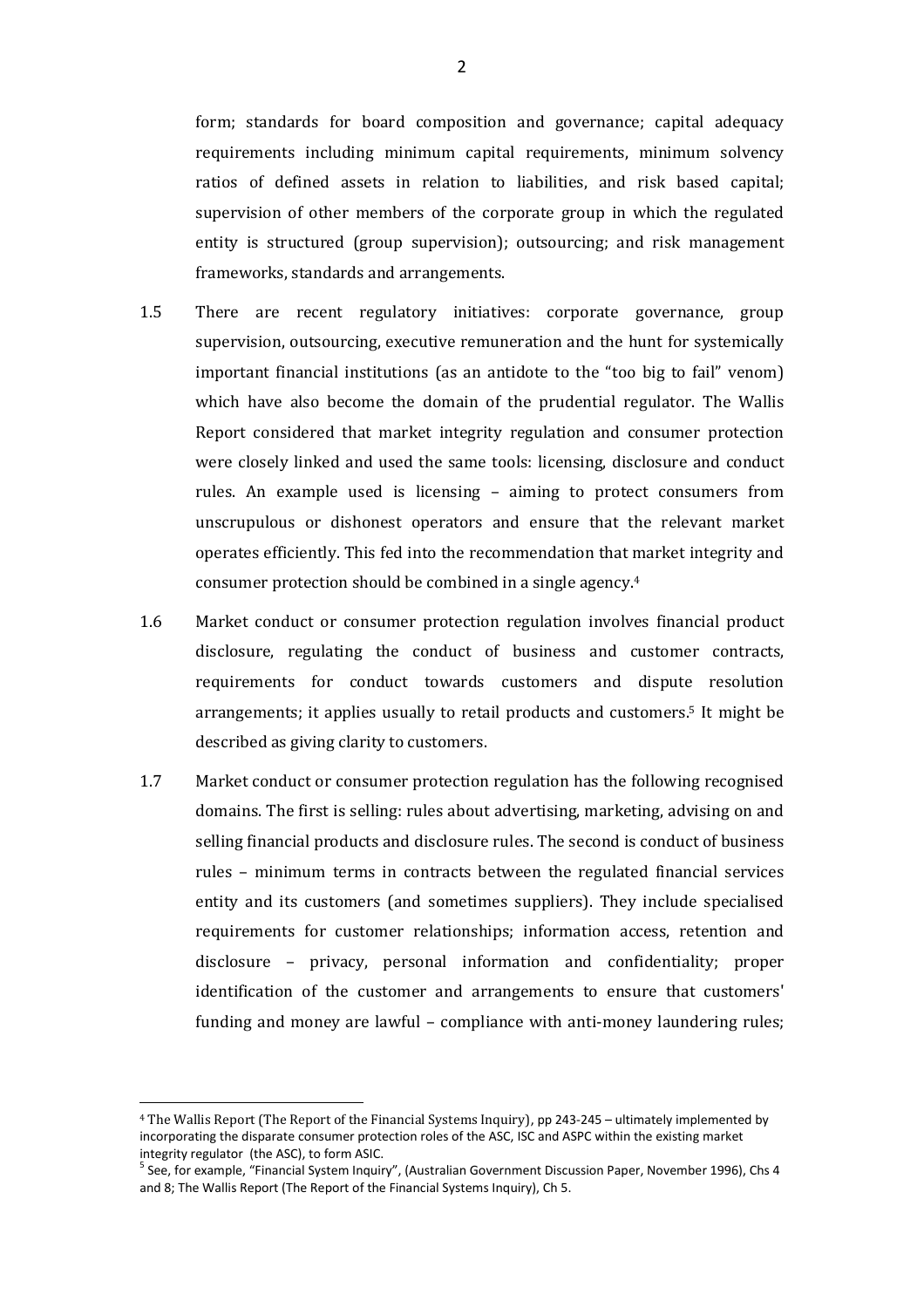and particular rules about the assessment of customer risk – including antidiscrimination matters.

- 1.8 Dispute resolution and investor compensation regulation has the following recognised domains. Firstly, there are internal and external dispute resolution schemes intended to give customers accessible, low cost, informal and law-free resolution of a complaint or dispute with a financial services entity. Secondly, there are compensation schemes including: policyholder protection funds; specialist arrangements for insolvency in the event of the collapse of a financial services entity; and professional indemnity insurance for certain entities in the relevant markets.
- 1.9 The regulatory methods are applied with varying focus, style and approaches: principles based or rule based; legal principles and rules; actuarial principles and rules; consultation or surveillance and enforcement.
- 1.10 Enforcement regulation has the following recognised domains: the enforcement regime is buttressed by gatekeepers, their activities and reports. The gatekeepers include directors, officers and senior management, auditors, actuaries and, in a more commercial sense, reinsurers. Regulation requires the compulsory appointment of internal officers and external professionals with mandated qualifications to manage the entity's business and to advise it. There are also compulsory reporting, access and audit requirements in favour of the regulator.
- 1.11 All purposes, types and methods of regulation are now supported by regulator surveillance, monitoring and enforcement powers: all types of regulatory intervention. The consequences for a financial services entity of a breach of or failure to comply with regulation can be grave: being the subject of significant operational intervention by the regulator; requiring different types or increased amounts of capital; ceasing operations altogether because of a revocation of its licence; and loss of reputation through serious regulatory breach.

## **2. Self-Regulation**

## *Introduction*

2.1 Self-regulation is an important but delicate feature of the financial services regulatory landscape. It is necessary to place it within a matrix of the principles for consumer protection self-regulation for insurance. This section sets out a working definition of self-regulation and then considers the proper domain of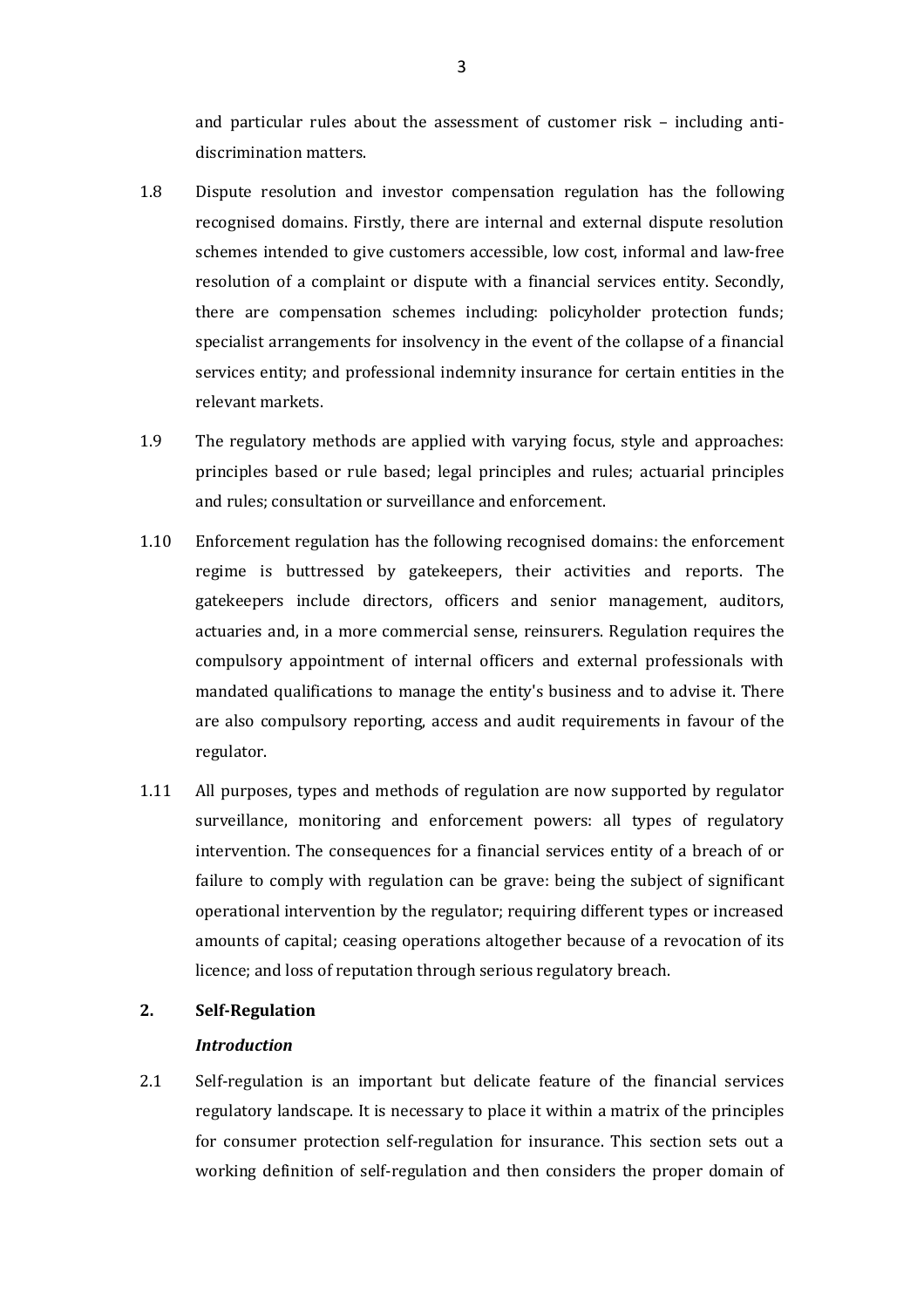self-regulation. It is then possible to assess the advantages of self-regulation. The advantages need to consider not only the current elements and criteria for good self-regulation but also the comparative advantages against shortcomings in regulation by government agency.

2.2 Self-regulation is a living system and one that has volatility. It is helpful to consider self-regulation's recent past particularly in general insurance. Finally, the analysis enables a statement of the principles for good consumer protection self-regulation for insurance. Self-regulation has and needs its principled place in the Australian regulatory system for insurance.

## *Definition — regulation and self-regulation*

- 2.3 What is self-regulation? Self-regulation is difficult to define or distinguish. It is like a chameleon, taking its colour from its surroundings. It is necessary to begin with a snapshot of regulation to frame the creature in its habitat.
- 2.4 The discussion or analysis of self-regulation never includes prudential regulation and therefore, apart from some observations about the reason for this distinction, prudential regulation does not feature in this account or analysis.
- 2.5 Consumer protection regulation covers financial product and intermediary terms disclosure, regulating the conduct of business and customer contracts: "conduct of business rules"; requirements for conduct towards customers and dispute resolution arrangements. It applies usually to retail products and customers only.6 ASIC states that: "We encourage applicants developing codes to extend code obligations beyond retail clients where this is appropriate."<sup>7</sup>
- 2.6 The Hockey Taskforce said:

In a broad sense, regulation can be considered as a spectrum ranging from self-regulation where there is little or no government involvement, through quasi-regulation which refers to a range of rules, instruments or standards that government expects businesses to comply with, to explicit government regulation.<sup>8</sup>

2.7 And on self-regulation it said:

Regimes which have been generally developed by industry (sometimes in

 $\overline{\phantom{a}}$ 

<sup>&</sup>lt;sup>6</sup>See for example, "Financial System Inquiry", (Australian Government Discussion paper, November 1996), chs 4 and 8

<sup>&</sup>lt;sup>7</sup> Compare ASIC RG 183.18, 22(c), 28-30 and 37.

<sup>8</sup> Hockey Hon J, MP, *Taskforce on Industry Self-Regulation – Final Report* (2000), Executive Summary, p 1.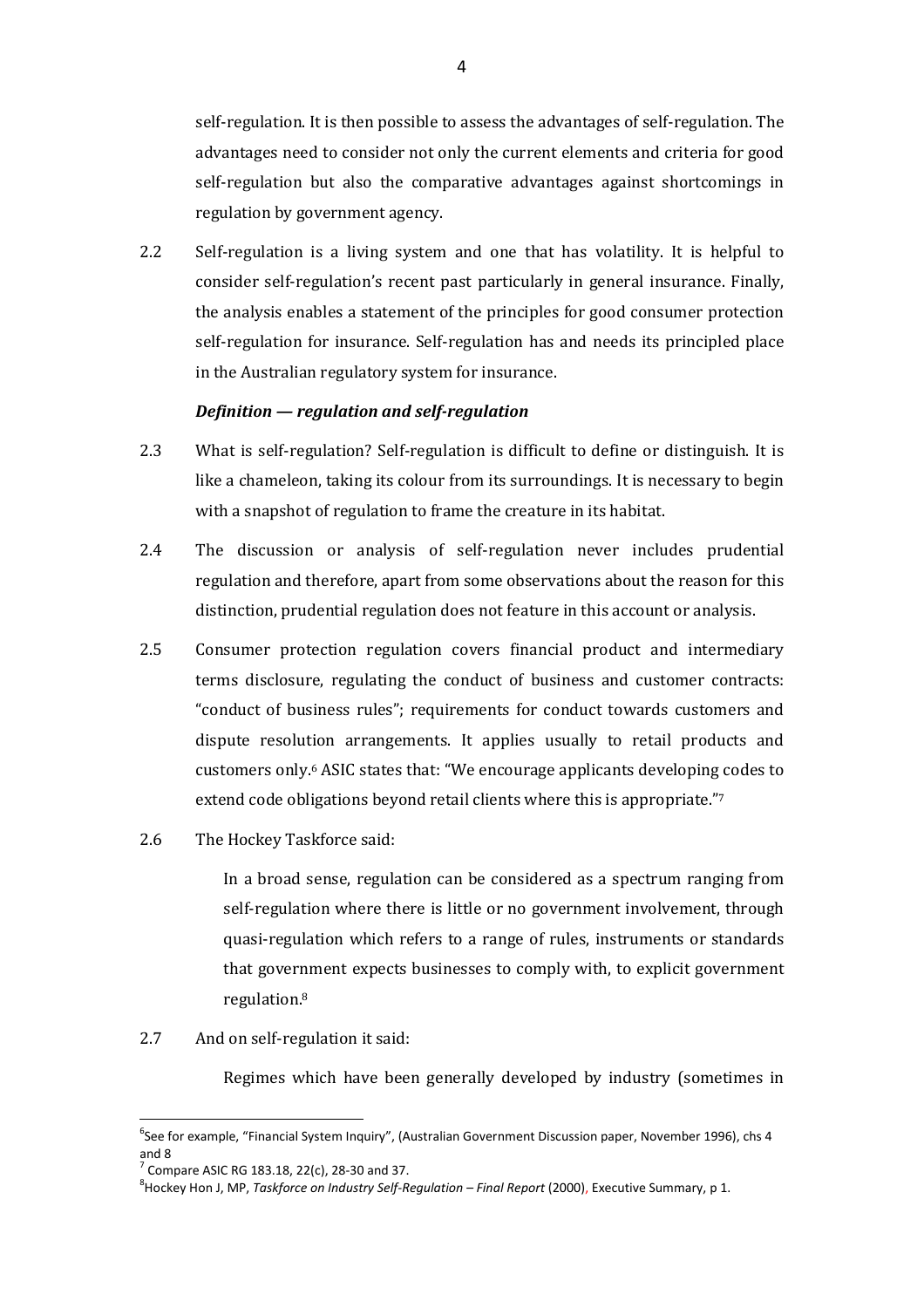cooperation with government but enforced exclusively by industry). Selfregulation excludes explicit government legislation and regulation as well as regulation developed by government and handed over to industry for implementation … Self-regulation could include … Industry service charters, guidelines and standards as well as industry accreditation and complaint handling schemes.<sup>9</sup>

2.8 ASIC has indicated a definition for self-regulation as follows:

Regulation where there is substantial industry-level involvement in the development or implementation of the regulation, and where the regulatory arrangement is adopted and funded by industry*.* 10

2.9 ASIC then places codes in the self-regulation sphere as follows:

We believe that codes sit at the apex of industry self-regulatory initiatives. To us, a code is essentially a set of enforceable rules that sets out a progressive model of conduct and disclosure for industry members that are signed up. Codes should therefore improve consumer confidence in a particular industry or industries.<sup>11</sup>

We believe that the primary role of a financial services sector code is to raise standards and to complement the legislative requirements that already set out how product issuers and licensed firms (and their representatives) deal with consumers. We expect an effective code to do at least one of the following:

- (a) Address specific industry issues and consumer problems not covered by legislation;
- (b) Elaborate upon legislation to deliver additional benefits to consumers; and/or
- (c) Clarify what needs to be done from the perspective of a particular industry or practice or product to comply with legislation.<sup>12</sup>

## *The domain of self-regulation*

*History* 

<sup>9</sup> Hockey Hon J, MP, *Taskforce on Industry Self-Regulation – Final Report* (2000), Executive Summary, p v.

<sup>&</sup>lt;sup>10</sup>Jillian Segal, Deputy Chair of ASIC, Speech to the National Institute for Governance Twilight Seminar, Canberra, 8 November 2001.

 $11$ ASIC RG 183.17.

 $12$ ASIC RG 183.5.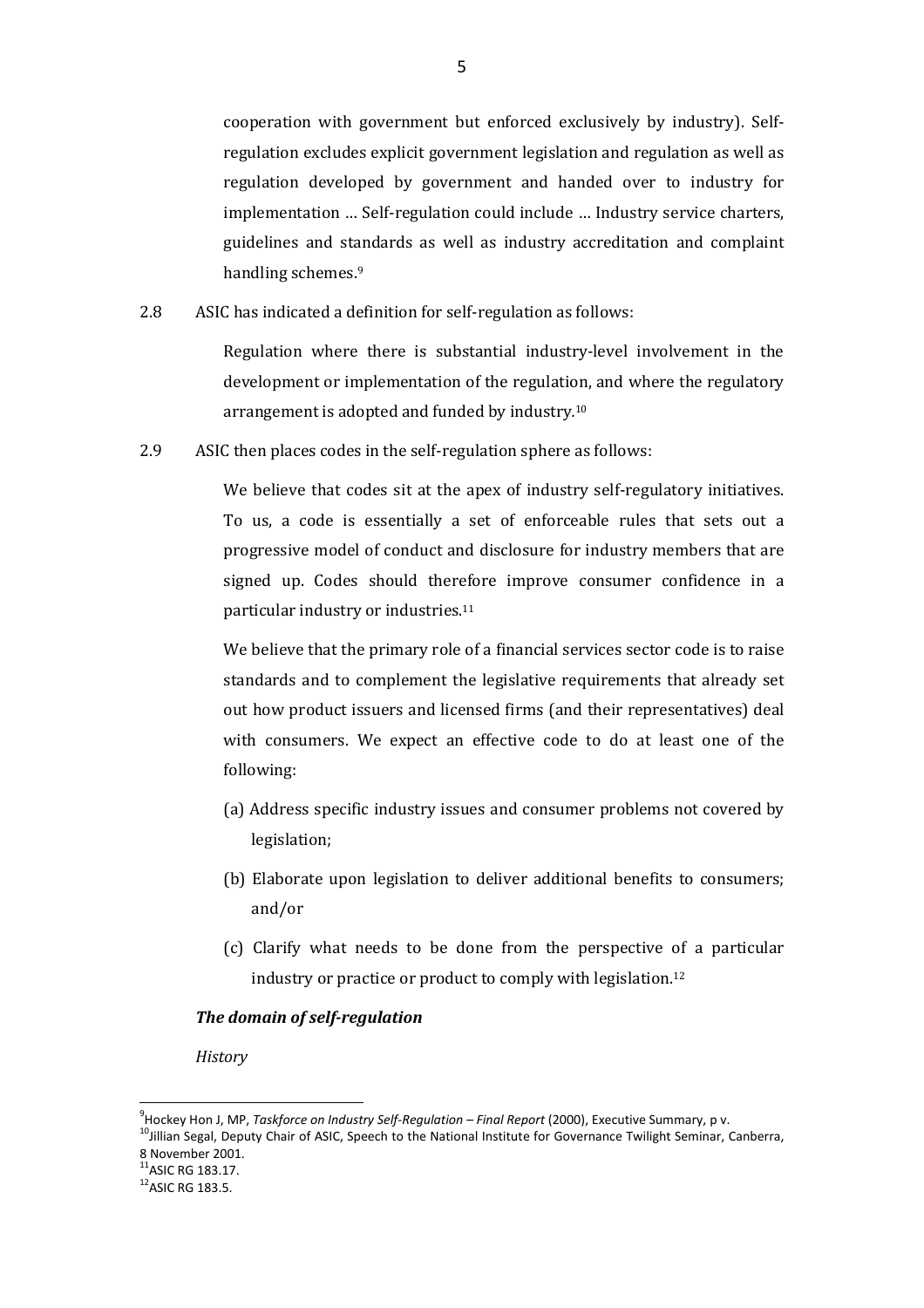- 2.10 It is convenient to begin a short account of the effect of regulation and the place of self-regulation in it with the Gower Report. The UK financial services industry was largely self-regulated in its nature until the 1980s, with only a random shot of legislation and a scattering of case law with regulatory effect.<sup>13</sup> In 1981, the UK Government commissioned Professor Gower's white paper on regulation for the financial services industry in the United Kingdom. The UK Government received the white paper in 1985. The Report recommended regulation to harmonise investor protection — the simple idea that the investor protection for similar products sold in similar ways should be similar. The *Financial Services Act 1986* (UK) used a mixture of governmental regulation and self-regulation. It established the regulator, the Securities and Investments Board (SIB), as the statutory agency for the supervision of investment business within the UK, the forerunner to the Financial Services Authority (FSA). The SIB presided over various new self-regulatory organisations (SROs) covering the various parts of the market and various securities and investments. There were also recognised professional bodies, recognised investment exchanges and recognised clearinghouses. Thus self-regulation was an important component of the regulatory scheme that was introduced: "practitioner (the regulated entities)-based, statuebacked regulation" was the catch-cry. It is important to note that, as the labels "securities" and "investments" suggest, this regime did not include or affect general insurance.
- 2.11 The *Financial Services Act 1986* (UK) was repealed and superseded by the *Financial Services and Markets Act 2000* (UK). Under this, the SIB and SROs were merged to form the Financial Services Authority (FSA), general insurance was included and a clear statutory but industry-based framework for self-regulation was lost.
- 2.12 It is important to note that the *Financial Services Act 1986* was not prudential regulation. In the UK, that was the *Insurance Companies Act 1982*, and it did not cover Lloyd's of London. And in Australia it was the *Life Insurance Act 1945* and the *Insurance Act 1973*. In both jurisdictions, prudential regulation preceded consumer protection and market conduct regulation. The fear of promises not being kept for lack of capital was greater than the fear of promises not being kept because of inadequate disclosure or contract terms.

<sup>13</sup>The *Prevention of Fraud (Investments) Act 1958* was the main but limited legislation.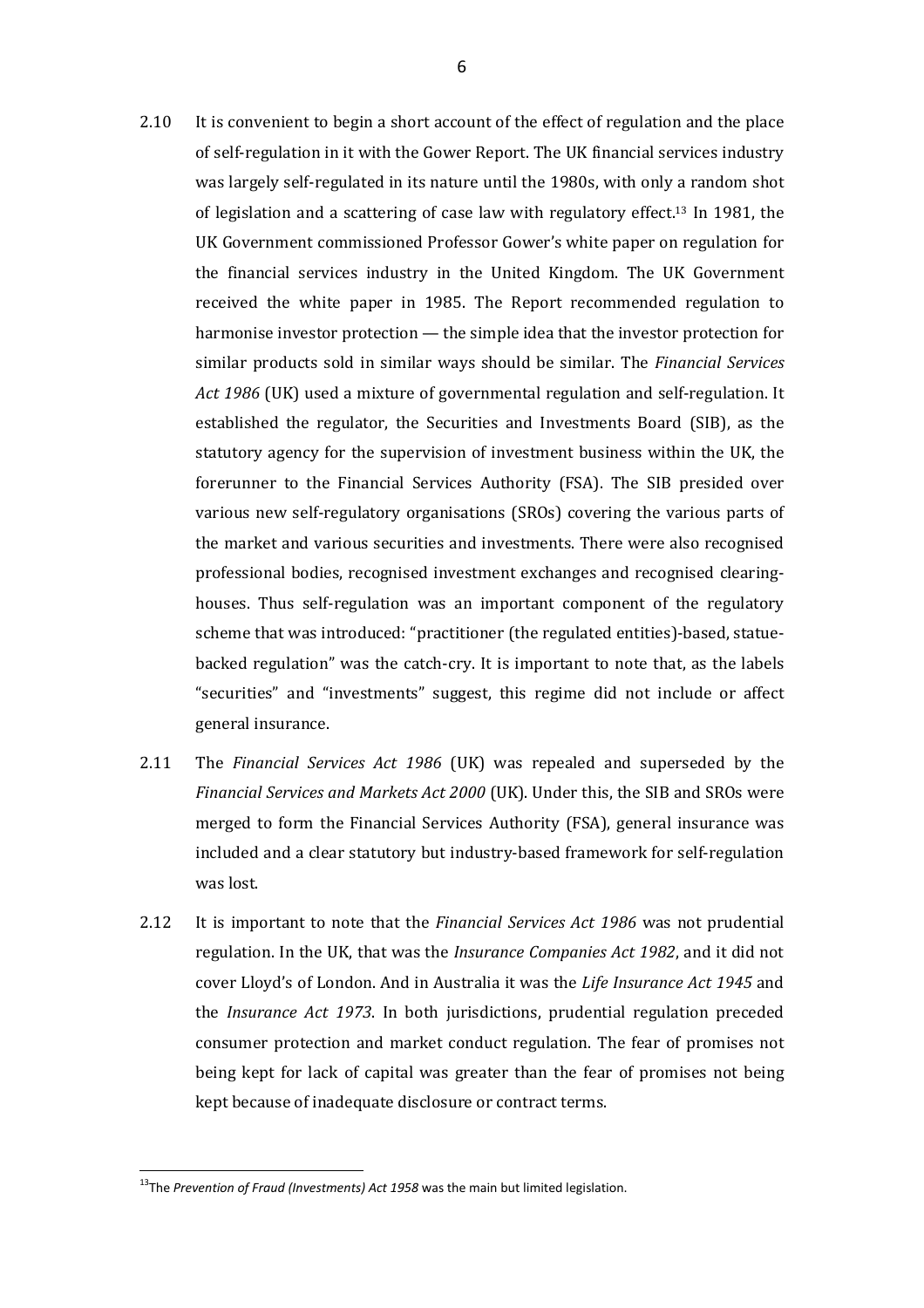- 2.13 Meanwhile in Australia, 1986 saw the commencement of the Insurance Contracts Act 1984, the first wide-ranging consumer protection legislation for insurance and general insurance; and 1994 saw the introduction of the first General Insurance Code of Practice. In 2001, Australia also leapt to a similar regime for a harmonised approach to financial services through the *Financial Services Reform Act 2001* which amended the *Corporations Act 2001*. It included general insurance as a financial product – a risk management product.
- 2.14 This sketch history points to a number of features of self-regulation. The first is that insurance and particularly general insurance is an afterthought to concerns about securities and investments. One consequence is that the harmonisation program has meant that securities and investments concepts and language have been thrust onto insurance and blurred or obscured important features of that market for the purposes of effective regulation. The second is that the preeminence given to prudential regulation has led to insufficient attention to good self-regulation for consumer protection or market conduct. The third is that in Australia, self-regulation has never had a principled place in the regulatory framework – it is an orphan child of good intentions and political compromise.

*Criteria* 

 $\overline{a}$ 

- 2.15 The domain for self-regulation is shaped by the reasons for establishing each regime. The reasons vary from promotion of customer confidence in the industry, avoidance of regulation, to satisfying legislation.<sup>14</sup>
- 2.16 There is an incentive for self-regulation to mitigate "market failure" to deliver the optimal efficient allocation of resources in the economy, including insufficient information available to consumers to allow them to make informed choices; and high transaction costs for consumers.15 The Hockey Taskforce stated:

Industry self-regulation is increasingly being seen as an alternative means of promoting fair-trading, ethical conduct and streamlining compliance with agreed product and service standards in an industry. While industry self-regulation can advance consumer confidence in

<sup>14</sup>Hockey Hon J, MP, *Taskforce on Industry Self-Regulation – Final Report* (2000), Executive Summary, p 2; paras 32, 33 and pp 89, 90; Ch 7.

<sup>15</sup>Hockey Hon J, MP, *Taskforce on Industry Self-Regulation – Final Report* (2000), p 18.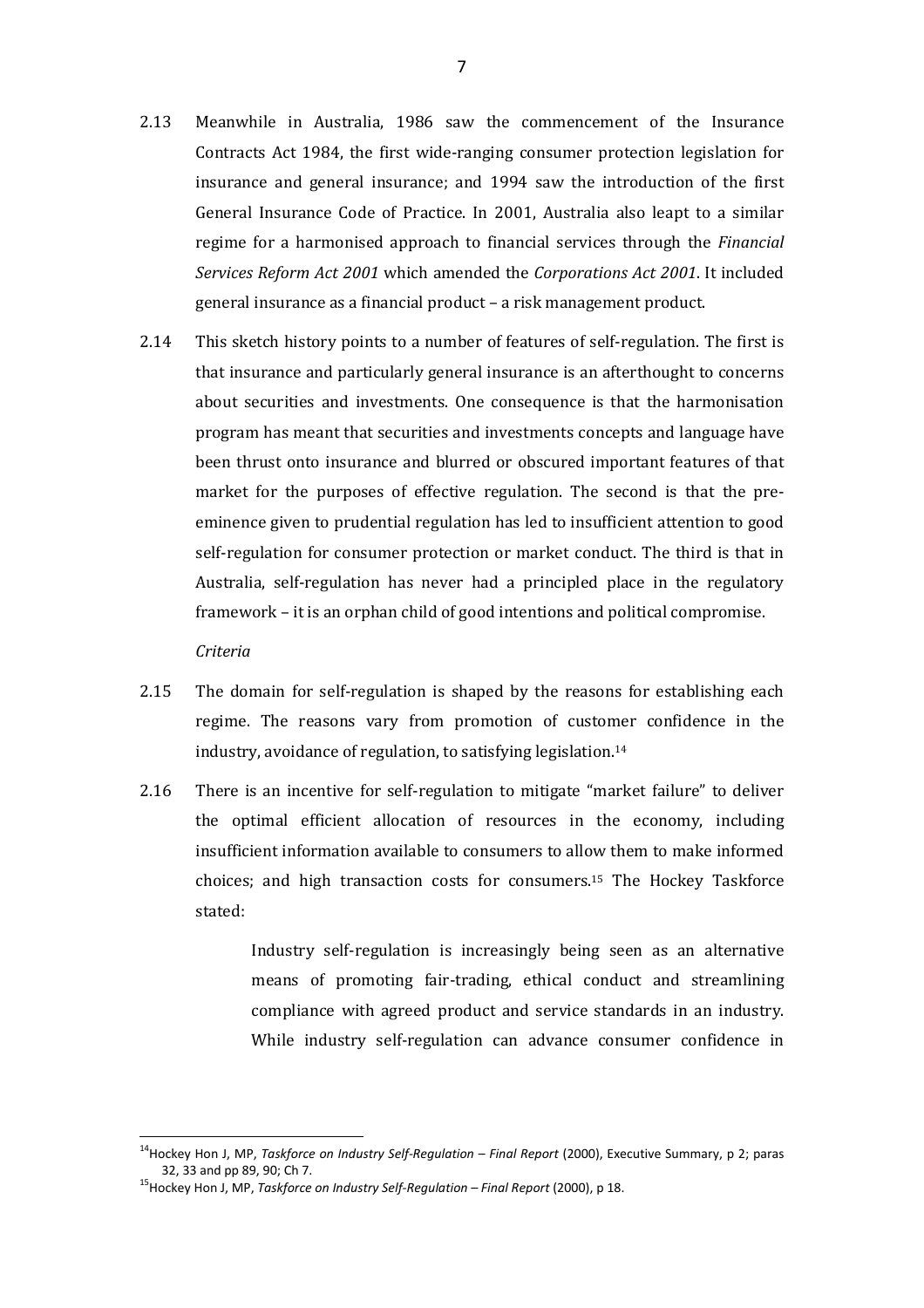products and individual companies, it also can promote good business practices*.* 16

2.17 The Taskforce recognised that self-regulation may not be appropriate in all circumstances. Other forms of regulation may provide more cost effective outcomes in certain cases: "As well, community cynicism regarding industry regulating itself may lead to a distrust of self-regulatory schemes unless schemes operate effectively and consumers have confidence in them."<sup>17</sup>

#### *Stakeholder participation*

2.18 It is important that customers are important stakeholders in the self-regulation framework and standards:<sup>18</sup>

> The Taskforce supports the proposition that self-regulation should be developed and maintained in partnership between industry, the regulator and consumer organisations. This partnership is essential to identify specific problems and to arrive at effective minimum solutions. The Taskforce also recognises the important role that consumer groups can play in self-regulation development and growth.<sup>19</sup>

#### *Coherence with regulation*

2.19 A critical feature of self-regulation is its coherence with government agency regulation: "Government can assist in integrating schemes into the regulatory framework."20 ASIC puts the matter this way:

> For self-regulation to be effective, it needs to be properly integrated into the overall regulatory framework ... It needs to dovetail with the law and the regulator's policies — not repeating or confusing requirements, but assisting and possibly extending them in some areas.<sup>21</sup>

2.20 A code should also harmonise with other codes which affect the same industry.<sup>22</sup> The Hockey Taskforce had an option to recommend centralising responsibility for self-regulation into one government agency: it was argued that it was confusing and bureaucratic for industry to know which regulator(s) to deal

<sup>&</sup>lt;sup>16</sup>Hockey Hon J, MP, *Taskforce on Industry Self-Regulation – Final Report* (2000), p 17.

<sup>17</sup>Hockey Hon J, MP, *Taskforce on Industry Self-Regulation – Final Report* (2000), Executive Summary, p 1.

<sup>18</sup>Hockey Hon J, MP, *Taskforce on Industry Self-Regulation – Final Report* (2000), paras 39–41 and pp 104–106.

<sup>19</sup>Hockey Hon J, MP, *Taskforce on Industry Self-Regulation – Final Report* (2000), pp 64, 65 and 104–106.

<sup>&</sup>lt;sup>20</sup>Hockey Hon J, MP, *Taskforce on Industry Self-Regulation – Final Report* (2000), para 36 and p 96; Ch 7.

<sup>&</sup>lt;sup>21</sup>Jillian Segal, Deputy Chair of ASIC, Speech to the National Institute for Governance Twilight Seminar, Canberra, 8 November 2001.

 $22$ ASIC RG 186.32-35, p 10.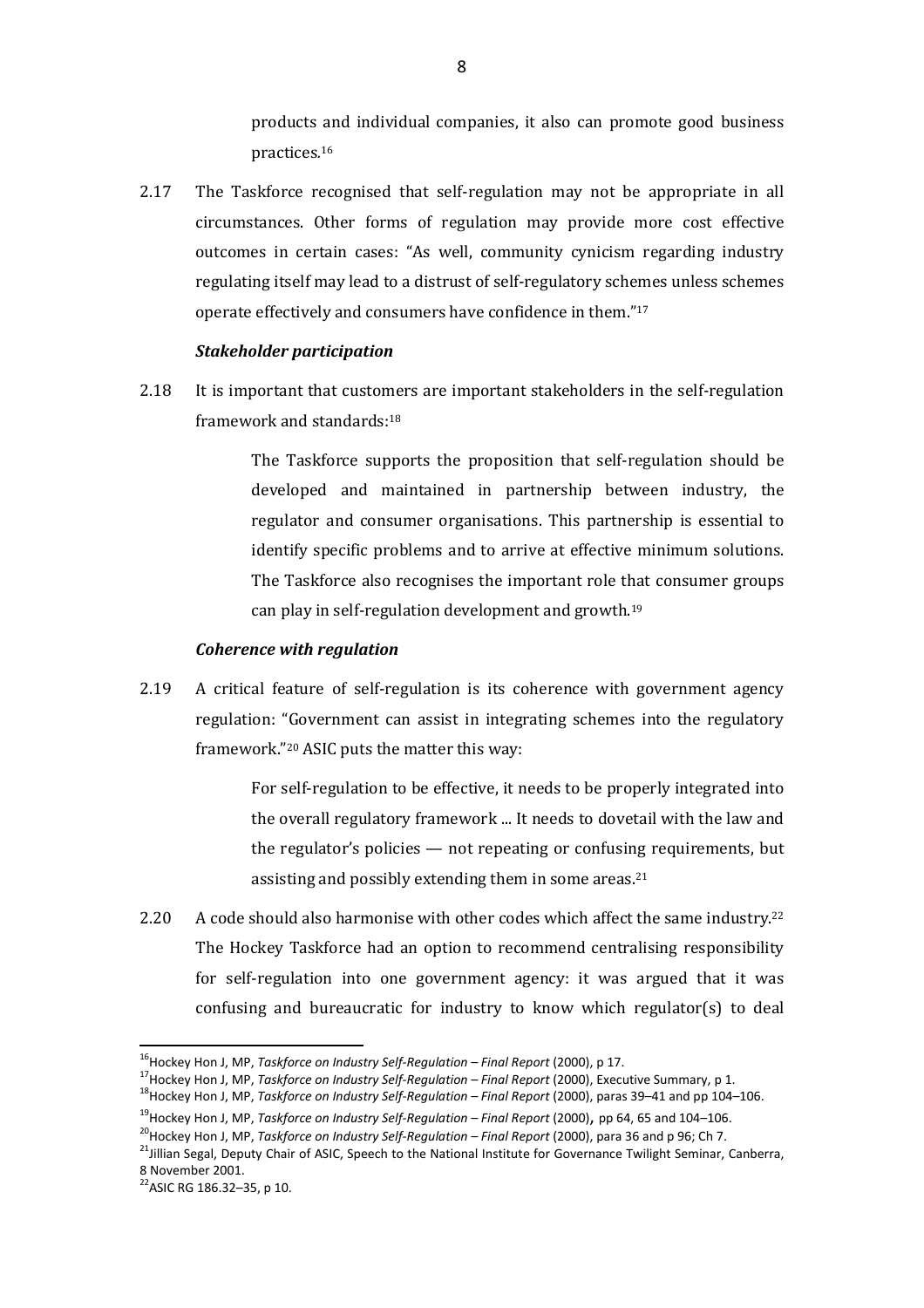with.23 The Taskforce considered that centralising government responsibility for self-regulation would result in a loss of expertise. The Taskforce considered that government needs to ensure departmental and agency roles in self-regulation are clear.24 The Taskforce also rejected the idea of one regulatory agency per industry. The difficulty that leaves industry and other stakeholders is that there is little co-ordination among the various government agency regulators. Government involvement or intervention in a self-regulation scheme should be the minimum for the scheme to achieve its purpose: "The degree of monitoring by government will depend on the degree of market failure and the consequences of self-regulation failing to achieve its objectives."<sup>25</sup>

## *Conditions for self-regulation*

2.21 There are three distinct parts of the analysis. The first is the identification of the conditions or criteria in an industry that make self-regulation effective: a cohesive market; a common industry interest; a viable industry association or industry commitment; a competitive market; clear objectives developed with stakeholders; the pre-eminence of customer relationships is recognised;26 and integration into the regulatory framework.<sup>27</sup>

#### *Content*

 $\overline{\phantom{a}}$ 

- 2.22 The second step in the analysis is the content for self-regulation among the following: wide industry coverage; clarity in scheme documentation; consumer and industry awareness; good administration and data collection; identification of systemic issues; accountability: "Self-regulation must have vigorous and active accountability mechanisms";28 compliance and enforcement; dispute procedures and sanctions; monitoring and reviews; and cost-effectiveness.
- 2.23 The prime concern of regulation for consumer protection has always been the provision of a low-cost, informal, lawyer-free scheme for complaint and dispute

<sup>23</sup>Hockey Hon J, MP, *Taskforce on Industry Self-Regulation – Final Report* (2000), pp 103, 103.

<sup>24</sup>Hockey Hon J, MP, *Taskforce on Industry Self-Regulation – Final Report* (2000), pp 103, 103.

<sup>25</sup>Hockey Hon J, MP, *Taskforce on Industry Self-Regulation – Final Report* (2000), Ch 7, p 100.

<sup>&</sup>lt;sup>26</sup> Hockey Hon J, MP, *Taskforce on Industry Self-Regulation – Final Report* (2000), Executive Summary, paras 8–14; Chs 3, 5 and 7.

<sup>27</sup>Hockey Hon J, MP, *Taskforce on Industry Self-Regulation – Final Report* (2000), Executive Summary, paras 8–11, 14–16, 18; Chs 3, 5 and 7. Jillian Segal, Deputy Chair of ASIC, Speech to the National Institute for Governance Twilight Seminar, Canberra, 8 November 2001.

<sup>&</sup>lt;sup>28</sup>Jillian Segal, Deputy Chair of ASIC, Speech to the National Institute for Governance Twilight Seminar, Canberra, 8 November 2001.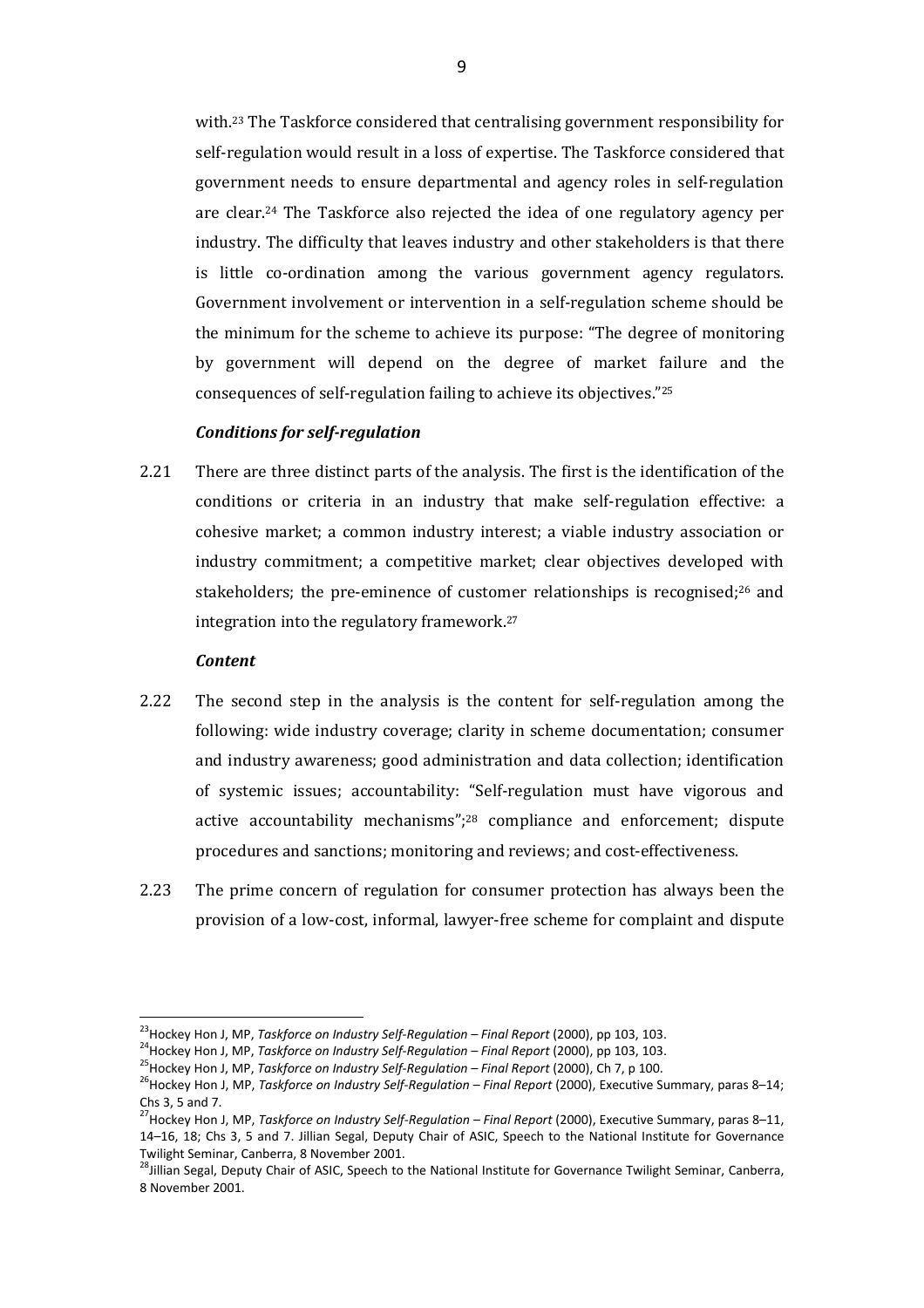resolution.29 Self-regulation's importance here continues, as well as constituting a standing rebuke to the legal system and its lawyers' inability to achieve accessible justice.<sup>30</sup>

- 2.24 The Hockey Taskforce is an example of the emphasis placed on disclosure as an important feature for the role of regulation in financial services markets and products.31 Better information was: "providing the fundamental conditions necessary for markets to work efficiently".32 An example was information to market participants about the risk of an adverse event occurring (eg campaigns advising of the damage caused by bushfires and the benefits of valuing home and contents appropriately to avoid being left out of pocket).<sup>33</sup>
- 2.25 The Hockey Taskforce summarised it as follows:

"Self-regulation includes a host of options ranging from a simple code of ethics, to codes that are drafted with legislative precision together with sophisticated customer dispute resolution mechanisms."<sup>34</sup>

## **3. Advantages of self-regulation**

 $\overline{a}$ 

#### *Comparison with regulation — some examples of regulatory shortcomings*

- 3.1 The history of Australian financial services regulation is that consumer protection regulation, until the natural disasters of 2011–2013 has been introduced through a careful process of inquiry, report consideration and consultation. It is prudential regulation which has been introduced usually in response to a crisis. The natural disasters generated some regulatory change. The track record on the consumer protection regulation of the insurance industry argues strongly that legislative intervention and government agency regulation can produce inadequate outcomes for Australian consumers.
- 3.2 In June 2000, ASIC published a report on consumer understanding of flood insurance, following severe storms and flooding, particularly in Wollongong. ASIC recommended that the standard use of key common terms should be explored and that the distinction between flood, storm and rainwater needed to

Hockey Hon J, MP, *Taskforce on Industry Self-Regulation – Final Report* (2000), paras 42, 43, Ch 3 and pp 115,  $116:$  Ch  $8$ 

<sup>30</sup>Hockey Hon J, MP, *Taskforce on Industry Self-Regulation – Final Report* (2000), Ch 7, pp 81–85.

<sup>31</sup>Hockey Hon J, MP, *Taskforce on Industry Self-Regulation – Final Report* (2000), Ch 3.

<sup>32</sup>Hockey Hon J, MP, *Taskforce on Industry Self-Regulation – Consultants' Report* (2000), Tasman Asia Pacific, pp 167, 168.

<sup>33</sup>Hockey Hon J, MP, *Taskforce on Industry Self-Regulation – Consultants' Report* (2000), Tasman Asia Pacific, pp 167, 168.

<sup>&</sup>lt;sup>34</sup>Hockey Hon J, MP, *Taskforce on Industry Self-Regulation – Final Report* (2000), Executive Summary, p 2.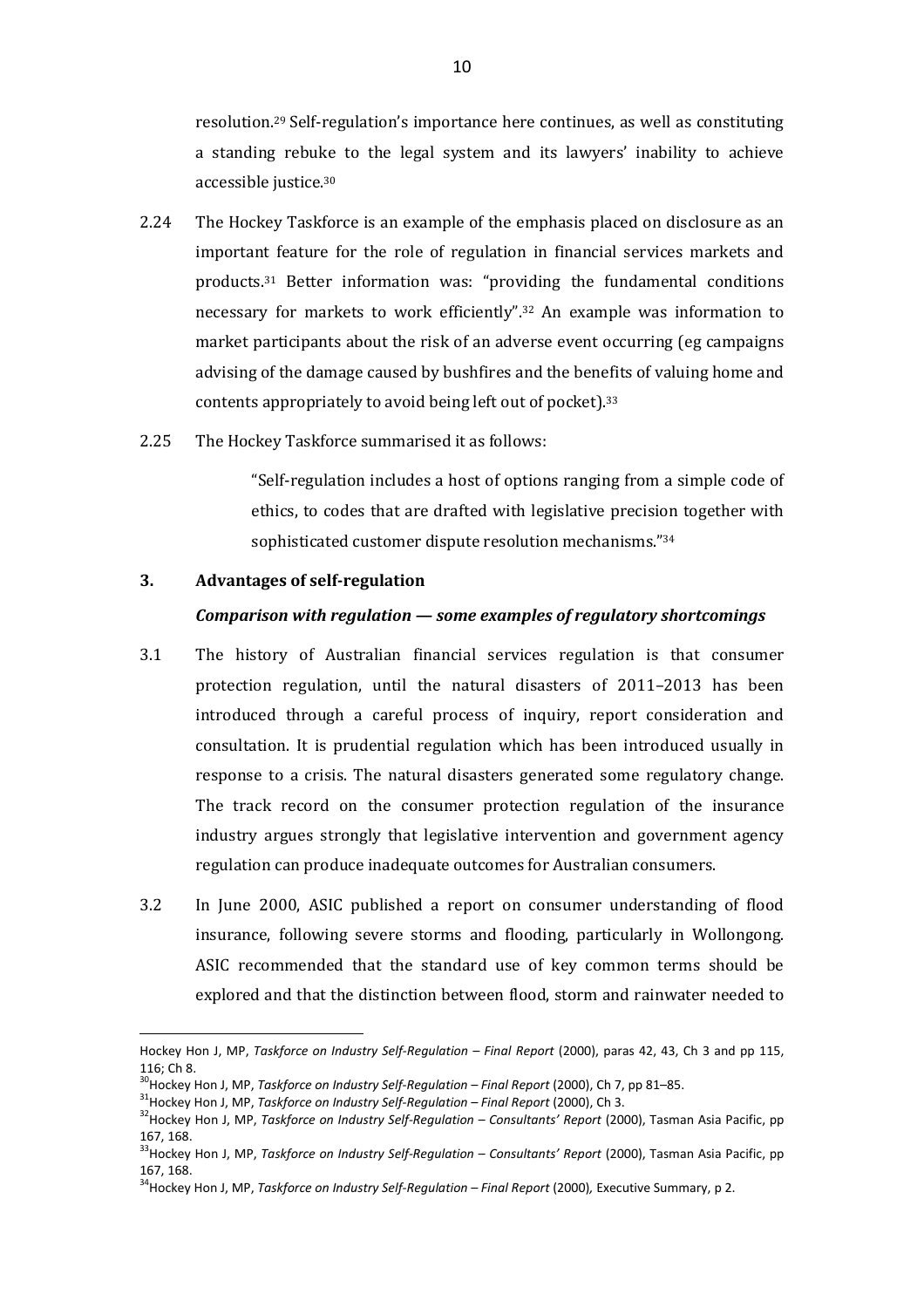be clear and consistent. A finding of that report was that there was scope for improved industry practices and better consumer understanding about flood insurance. ASIC recognised that consumer education, sales processes and disclosure were key issues in improving consumers' access to cover for flood damage in home and contents insurance policies.35 In March 2008, the Insurance Council of Australia ("ICA") proposed a common flood definition and proposed that insurance companies would adopt it voluntarily. The ACCC saw it as a critical issue and proposed a number of conditions for transparency and consumer education, including data collection. The ACCC in July 2008 proposed to grant conditional authorisation. In early September, the ACCC released a determination denying authorisation on the grounds that the definition had the potential to introduce new concepts and to increase customer confusion. The ACCC had concerns that the ICA's proposal would deliver limited benefits to consumers. The effect of this determination was that there was no common definition of flood until mid-2012, after the two summers of natural disasters described in s 5. It is common ground that Australians would have been better served in the last two summers with a common definition of flood, rather than none at all.

3.3 The disclosure regime has long been the centrepiece of consumer protection legislation. The first for insurance in Australia were the disclosure requirements under ISC guidelines in the early 1990s, initially for life insurance. Under the Financial Services Reforms to the *Corporations Act 2001*, the disclosure regime blossomed into financial services guides, product disclosure statements and statements of advice. The PDS regime has been condemned as ineffective to protect consumers.36 It is extremely expensive and resource intensive for insurers. The evidence is that even when the sales process is document based, the PDSs are not read. The sales process is becoming increasingly through telephone and internet, and soon apps on smart phones will be a dominant channel. There are not sufficient financial literacy skills in the community to make disclosure an effective consumer protection measure.

<sup>&</sup>lt;sup>35</sup>Dr Peter Boxall, Commissioner, Australian Securities and Investments Commission, Speech at the ICA Regulatory Update, 9 March 2011.

<sup>&</sup>lt;sup>36</sup>Ian Enright, General Insurance Code of Practice, 2012-2013 Review Issues Paper; NDIR Report, para 13.5: The Parliamentary Joint Committee on Corporations and Financial Services: Inquiry into Financial Products and Services in Australia, November 2009 referred to ample evidence that the disclosure regime with its axiomatic extensive documentation had failed consumers.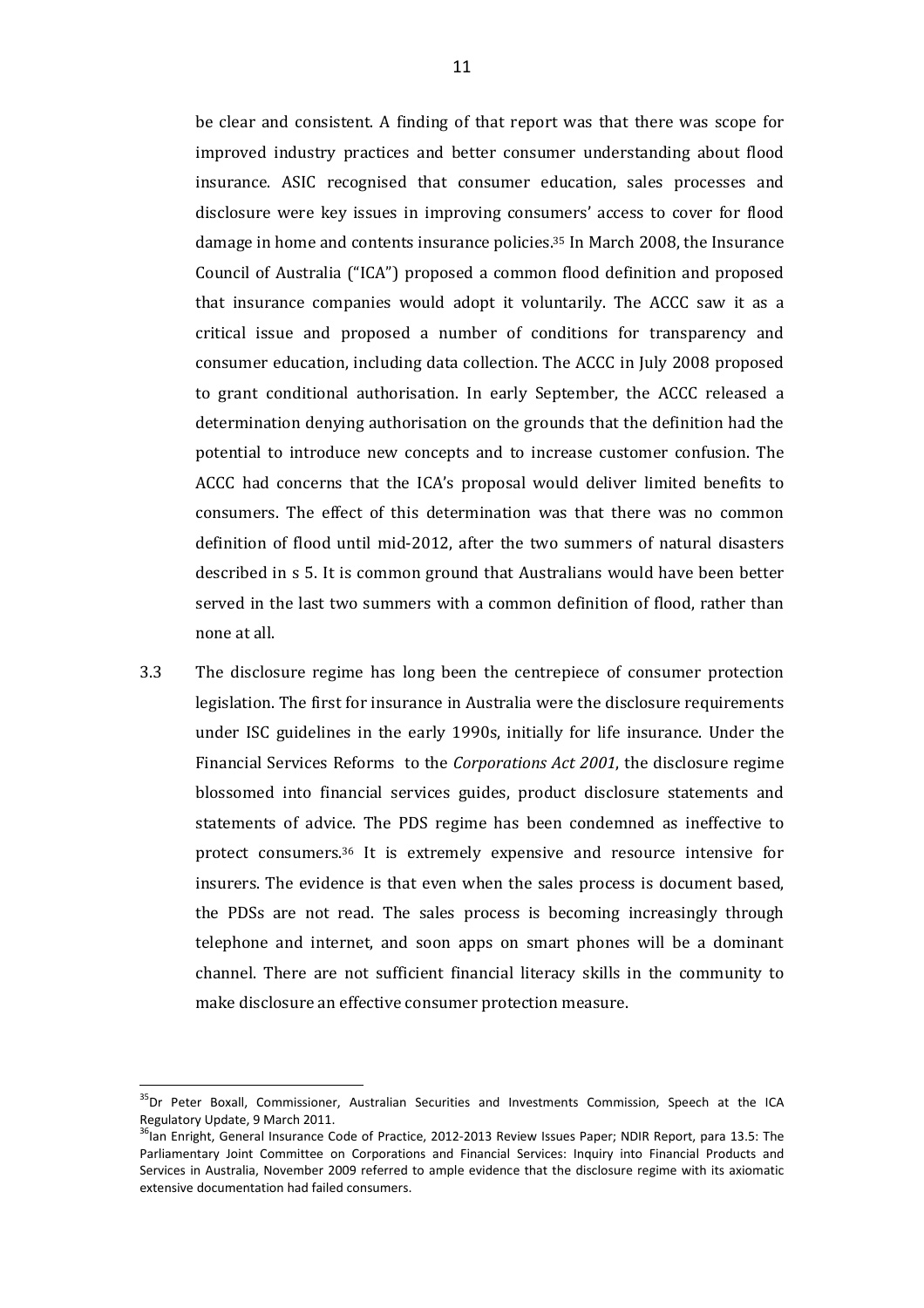- 3.4 The Insurance Contracts Act 1984 was amended to an extent in the 1990s. Alan Cameron and Nancy Milne (Cameron/Milne) were appointed in September 2003 to conduct a general review of the Insurance Contracts Act 1984. Cameron/Milne reported on s 54 in October 2003. Cameron/Milne then reported on the balance of the Insurance Contracts Act 1984 in June 2004.<sup>37</sup> The report considered and recommended substantial and important changes to the Insurance Contracts Act 1984: codes of practice; utmost good faith; standard cover; third party beneficiaries; application to bundled policies; interface with marine insurance; application to discretionary mutual funds, offshore foreign insurers and other products; entering a contract and electronic communications; ASIC's powers; disclosure and representations; insured's remedies; insurer's remedies; contract cancellation; restrictions on insurers' contractual rights and remedies; interim cover; subrogation and reasons for underwriting decisions. The *Insurance Contracts Bill 2010*, giving much of the Cameron/Milne report and proposal effect,38 had passed in the House of Representatives in June 2010 and was introduced in the Senate. The 42nd Parliament was prorogued before the Senate could vote and the Bill lapsed.39 Another attempt at the legislation began in 2011 and by 2013 the Bill had passed the House of Representatives but on 21 March 2013 was referred to a Senate Committee for enquiry and report. The amending Act commenced on 28 June 2013. The effect of this history is that important changes many of which assist both insurers and customers with insurance contracts were delayed for over a decade. The legislative process has meant that insurance has been less effective and less cost effective than it would have been with prompt Insurance Contracts Act 1984 amendment.
- 3.5 In these three examples, a problem has lingered for more than a decade. The causes and the allocation of responsibility for the regulatory failure are irrelevant. The point is that the community has waited on government agency regulation for a solution to improve the position, but this regulation has failed it. The community has suffered for the delay: distress, confusion, unfairness, expense and wasted resources. The examples should make us cautious about an assumption that government agency regulation is a solution to a community or industry issue.

<sup>37</sup> See the review of the *Insurance Contracts Act 1984* – "Final Report on second stage: provisions other than section 54" (June 2004, Cameron A and Milne N).

 $38$ <sup>38</sup>It had first been recommended by Cameron/Milne  $-$  see s 7.

<sup>&</sup>lt;sup>39</sup>HOR Report, para 54.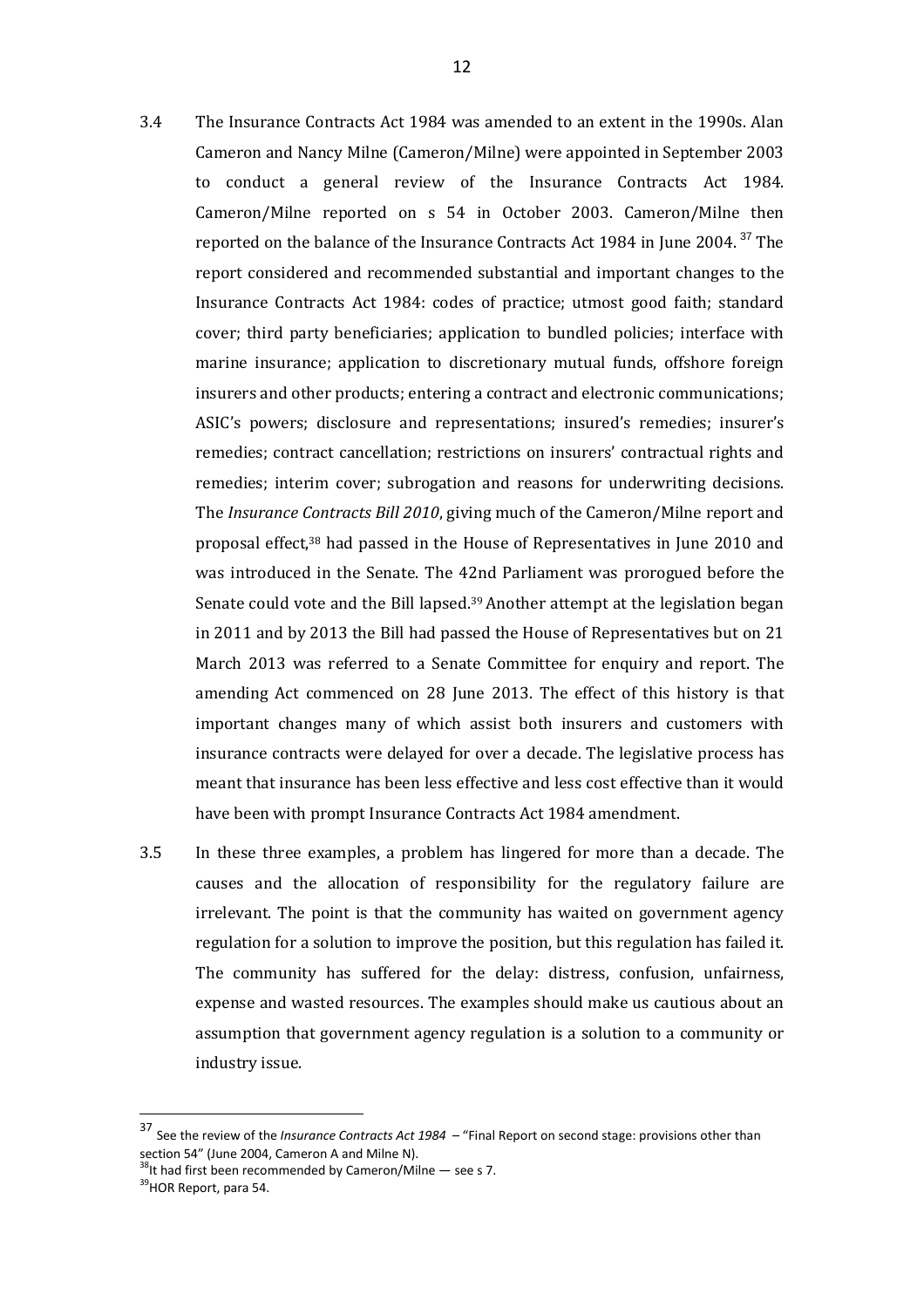3.6 The Hockey Taskforce's fundamental criterion for good self-regulation was:

Good practice in self-regulation can be understood as significantly improving market outcomes for consumers at the lowest cost to businesses.<sup>40</sup>

The costs of a self-regulatory scheme, whether establishment, maintenance or the costs of the participants in complying with it, must be less than the alternatives to benefit participants and their customers.<sup>41</sup>

3.7 The Hockey Taskforce commented that there had already been work done in identifying industry environments and market circumstances that are more likely to lead to effective self-regulation. In particular, a general guide to whether self-regulation is appropriate can be found in the Best Practice Regulation Handbook from the Australian Government Department of Finance and Deregulation. The section on alternative regulatory forms notes:

> Self-regulation is generally characterised by industry-formulated rules and codes of conduct, with industry solely responsible for enforcement. You might assess self-regulation as a feasible option if:

> (a) There is no strong public interest concern, in particular no major public health and safety concerns

(b) The problem is a low-risk event, of low impact or significance, and

(c) The problem can be fixed by the market itself. For example, there may be an incentive for individuals and groups to develop and comply with self-regulatory arrangements (industry survival, market advantage).

Self-regulation is not likely to be effective if industry has an incentive not to comply with the rules or codes of conduct.<sup>42</sup>

- 3.8 In addition, for self-regulatory industry schemes, the checklist determined success factors to include:
	- (a) presence of a viable industry association;

<sup>40</sup>Hockey Hon J, MP, *Taskforce on Industry Self-Regulation – Final Report* (2000), p 59.

<sup>41</sup>Hockey Hon J, MP, *Taskforce on Industry Self-Regulation – Final Report* (2000), pp 81–85, 97, 98.

<sup>&</sup>lt;sup>42</sup>Australian Government Department of Finance and Deregulation Best Practice Regulation Handbook as at April 2013.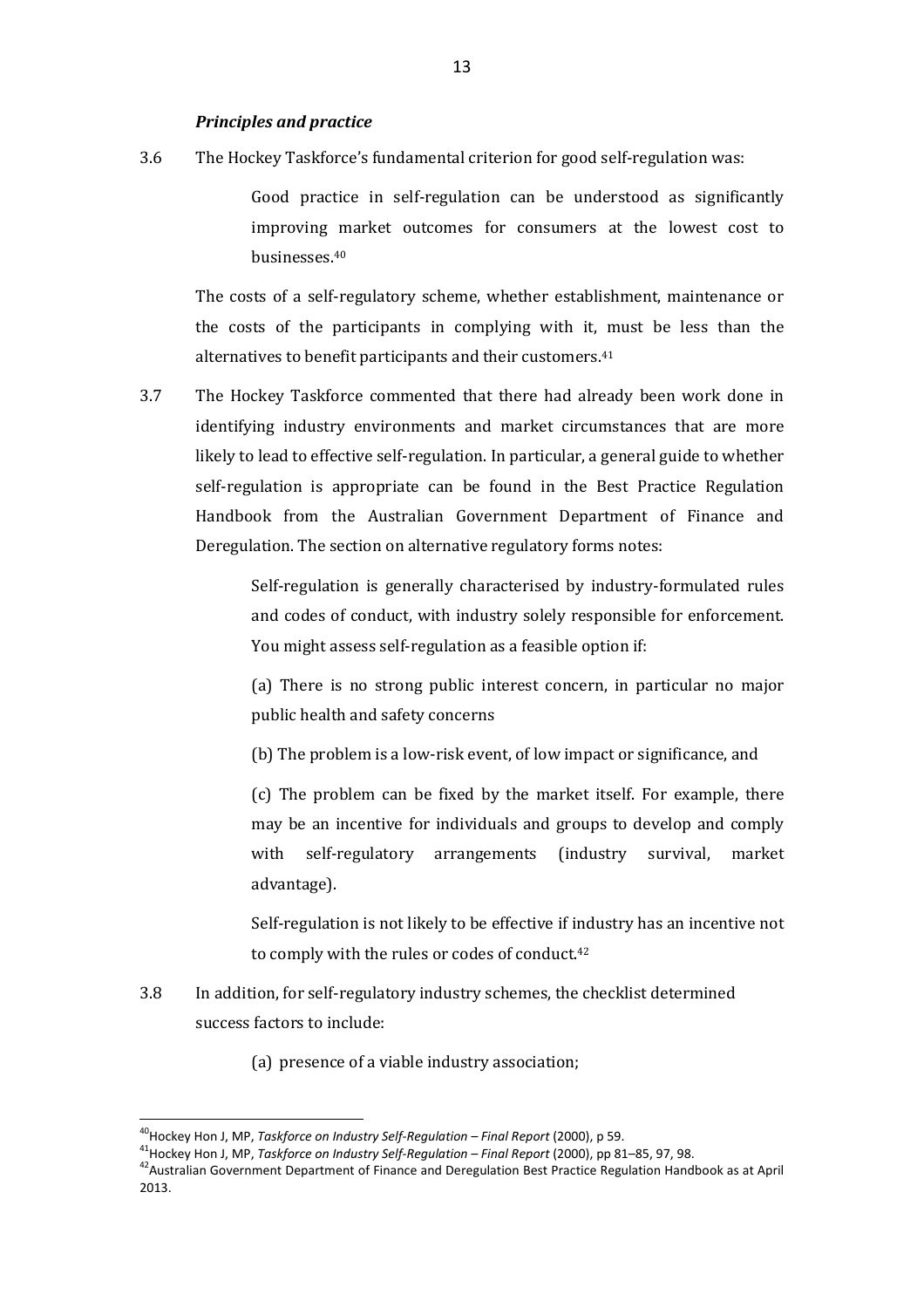- (b) adequate coverage of the industry by the industry association;
- (c) cohesive industry with like-minded and motivated participants committed to achieving the goals;
- (d) voluntary participation:<sup>43</sup>
- (e) effective sanctions and incentives can be applied, with low scope for the benefits being shared with non-participants; and
- (f) cost advantages from tailor-made solutions and less formal mechanisms such as access to quick complaints handling and redress mechanisms.<sup>44</sup>
- 3.9 The Hockey Taskforce identified the following benefits of self-regulation:

Self-regulatory schemes tend to promote good practice and target specific problems within industries, impose lower compliance costs on business, and offer quick, low cost dispute resolution procedures. Effective self-regulation can also avoid the often overly prescriptive nature of regulation and allow industry the flexibility to provide greater choice for consumers and to be more responsive to changing consumer expectations.<sup>45</sup>

- 3.10 ASIC has indicated advantages for self-regulation as follows:
	- (a) it utilizes expertise of the regulated;
	- (b) the consent of the regulated is more likely to be enlisted;
	- (c) it is flexible and adaptable; and
	- (d) it offers consumers benefits of economies of scale, which can be derived from collective monitoring by a self-regulatory scheme.<sup>46</sup>

<sup>43</sup>Hockey Hon J, MP, *Taskforce on Industry Self-Regulation – Final Report* (2000), Executive Summary, paras 8–11, 14–16, 18, Chapters 3, 5 and 7.

<sup>44</sup>Hockey Hon J, MP, *Taskforce on Industry Self-Regulation – Final Report* (2000), Chapter 5.

<sup>45</sup>Hockey Hon J, MP, *Taskforce on Industry Self-Regulation – Final Report* (2000), p 21.

<sup>&</sup>lt;sup>46</sup>Jillian Segal, Deputy Chair of ASIC, Speech to the National Institute for Governance Twilight Seminar, Canberra, 8 November 2001.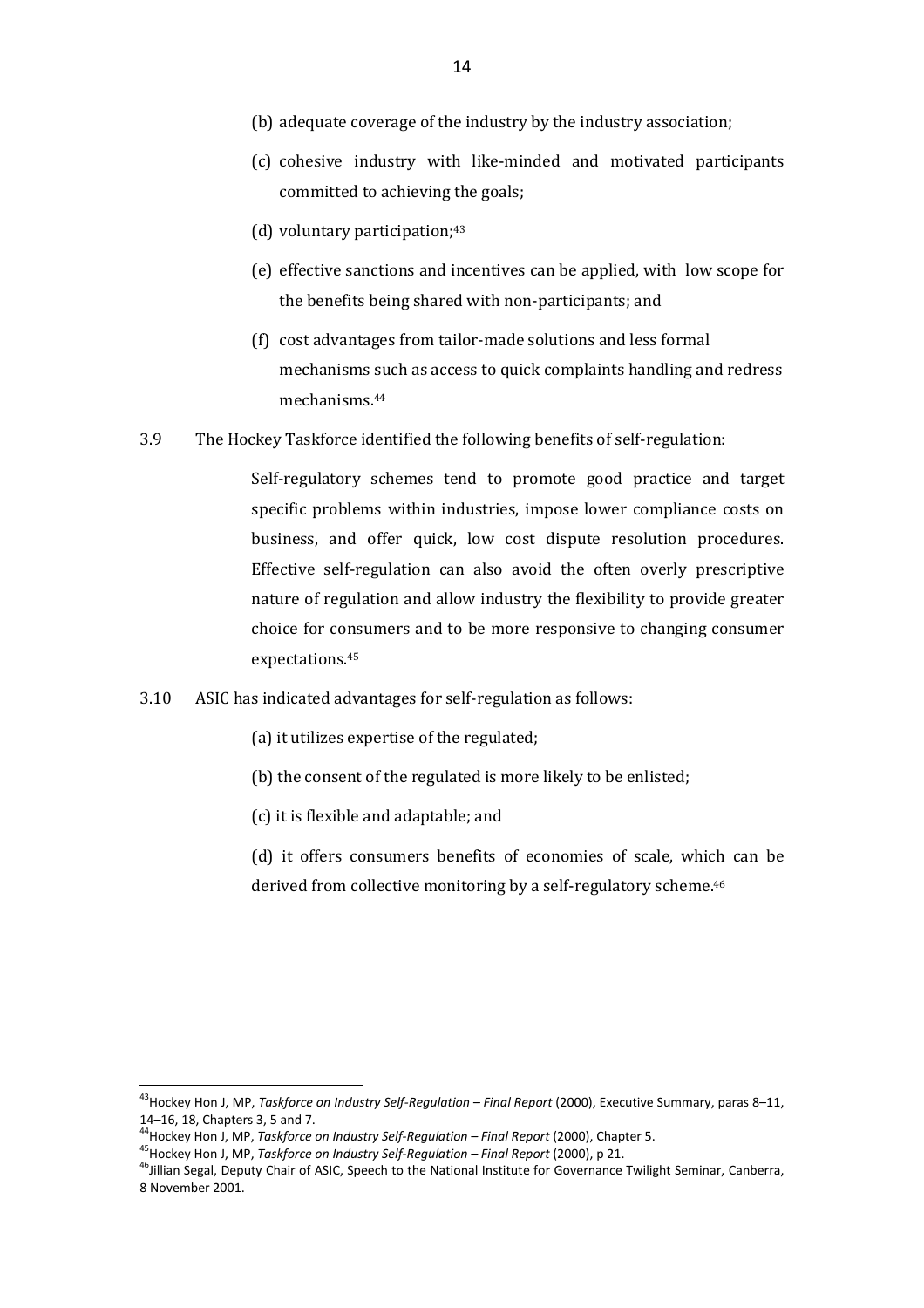3.11 Self-regulation gives better risk management and a better risk management framework:

> Self-regulation can and should play an important "risk identification" role within the overall regulatory framework — the information generated under such a model, can help identify problem areas with industry practice, consumer knowledge, and government or regulator policies before they become bigger problems.<sup>47</sup>

There is an important human dimension to self-regulation and industry codes: they are effective in improving industry standards of service, the quality of customer response and the esteem of industry participants and employees.<sup>48</sup> The ASIC Chairman was quoted in The Australian newspaper as saying:

My approach is very much about working with industry to see if they can better self-regulate or co-regulate … I am a believer that if we can get an industry to self-regulate or co-regulate we can focus on other things.<sup>49</sup>

#### *Advantages in insurance*

- 3.12 There is a good role for self-regulation in insurance. It works best to join seamlessly the best legislation with the best market practice. It cannot substitute for either. Its benefits are harnessing the enthusiasm and pride of the industry to develop and test best practice and controls to produce agile, flexible,50 quick and cost-effective51 implementation within a framework of effective control, accountability and sanctions.
- 3.13 The systems of regulation through government agency are, and remain, externally regulated systems with a sovereign and subject (or master and servant) relationship. In a self-regulation system the regulator and the regulated entities have a mutuality: the regulator and regulation is constituted and shaped at least in part by the regulated entities. The mutuality can have disadvantages and advantages. A prominent risk is that the system can be subject to "regulatory capture"  $-$  that is, the danger that the "self-regulator" comes to

<sup>&</sup>lt;sup>47</sup>Jillian Segal, Deputy Chair of ASIC, Speech to the National Institute for Governance Twilight Seminar, Canberra, 8 November 2001.

<sup>&</sup>lt;sup>48</sup>Insurance Council of Australia, 1999 Submission to the Taskforce on Industry Self-Regulation.

<sup>49</sup>14 December 2012.

<sup>&</sup>lt;sup>50</sup>Hockey Hon J, MP, *Taskforce on Industry Self-Regulation – Final Report* (2000), Executive Summary.

<sup>51</sup>Hockey Hon J, MP, *Taskforce on Industry Self-Regulation – Final Report* (2000), Executive Summary.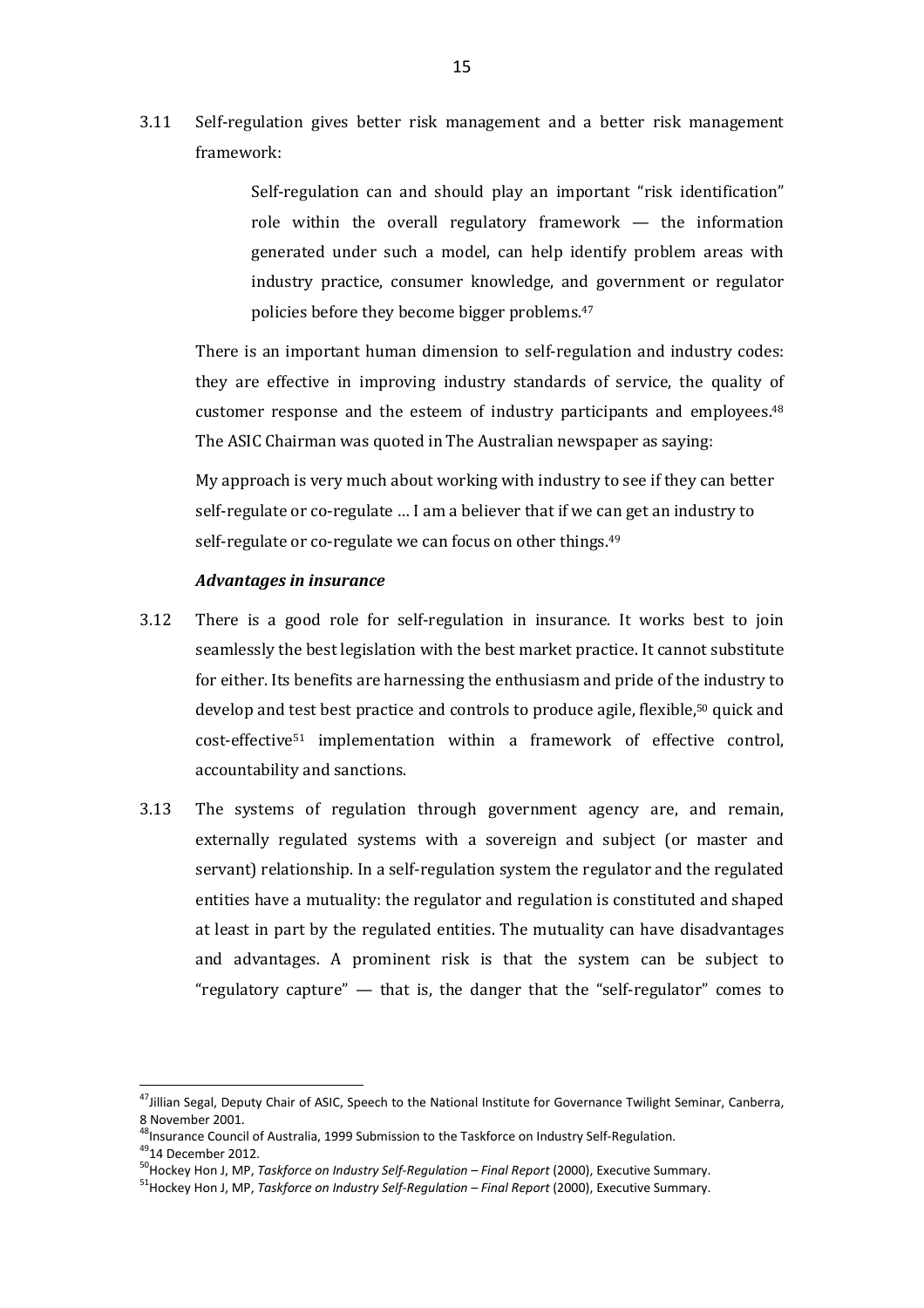serve only the interests of the self-regulated industry.52 This risk must be avoided.

- 3.14 It is necessary to consider the advantages of self-regulation from the perspectives of customers, the self-regulatory agency, government regulatory agencies and the regulated entities as peers.<sup>53</sup>
- 3.15 This first advantage is that a self-regulatory system allows and encourages enthusiastic rather than grudging adherence to its standards. The regulated entities are more likely to follow their spirit and out-perform an externally regulated system. The system also harnesses the participants' pride in their industry — its own regulatory governance must be seen to be good.
- 3.16 Self-regulation is never regarded as an alternative to government agency prudential regulation. This is a critical distinction. The key difference is that capital adequacy does not directly or immediately affect the customer experience and outcome. While prudential regulation is key to ensure that promises are kept, it is noticed by customers only in a market failure or collapse. A customer experiences consumer protection regulation on a daily basis in each interaction with the industry. This leads to the second advantage. The system should be more effective because market participants prosper only through their customers, and the closer the regulated entities are to the "regulator" the more the customer relationship drives the standards and their implementation.
- $3.17$  A related advantage is that reputation is made both a goal and a sanction  $$ where the market can value a brand on a balance sheet, the potential for volatility in that value will drive positive behavior.
- 3.18 Thirdly, a self-regulation system can deliver expertise in market and industry understanding with laser focus on issues for the customer. The industry and market with expertise and resources and without the machinery of legislation can change standards quickly to respond to changing customer needs.
- 3.19 Fourthly, the advantages of an accessible, low cost and quick dispute resolution scheme are now axiomatic.<sup>54</sup>

<sup>&</sup>lt;sup>52</sup>Jillian Segal, Deputy Chair of ASIC, Speech to the National Institute for Governance Twilight Seminar, Canberra, 8 November 2001.

<sup>53</sup>Hockey Hon J, MP, *Taskforce on Industry Self-Regulation – Final Report* (2000), Ch 7.

<sup>54</sup>Hockey Hon J, MP, *Taskforce on Industry Self-Regulation – Final Report* (2000), Ch 8.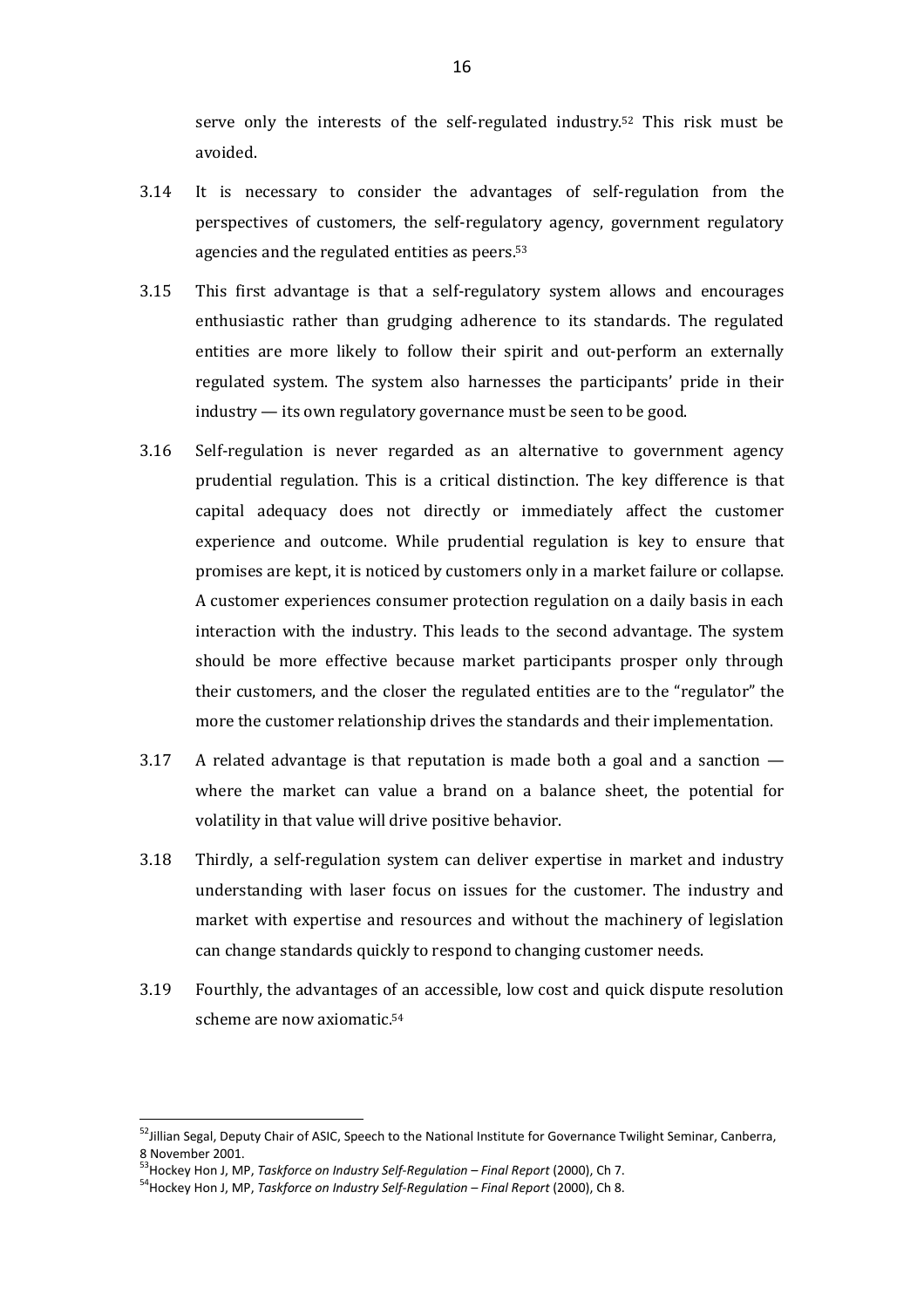- 3.20 Fifthly, while industry resources are limited, it has more abundant resources and expertise than the public sector — the self-regulatory standards can be made to work. Government agencies then have resources to deploy elsewhere.
- 3.21 Sixthly, the regulation is cost effective because it is funded directly by the regulated entities and it is not more invasive than is necessary for its purpose.
- 3.22 Seventhly, the sanctions are more likely to be considered fair by the regulated entity because they are imposed by the regulated entity's peer group.

## **4. The Code and current self-regulation in general insurance**

- 4.1 The Code is a part of the regulatory framework for general insurance. The Code has always been voluntary. In late 1997, following concern that some non-ICA member general insurers had not subscribed to the Code, legislative changes were proposed to the *Insurance Act 1973* to make it a condition of registration for general insurers to belong to an approved code.<sup>55</sup>
- 4.2 The Hockey Taskforce Consultant Report stated the purpose of the Code:

The Code sets out standards of practice for insurers. It is not intended to provide a bare minimum nor is it best practice. The General Insurance Enquiries and Complaints Scheme (FOS predecessor) claims that insurers can and do compete on the basis of service offered that is higher than the Code standard (General Insurance Enquiries and Complaints Scheme 1999). To date, the ICA has intended that the Code be used as a device to ensure the industry stays aligned with the needs of its clients (ICA 1996). The Code is intended by the ICA to be a 'living code', that is, one which is progressively developed over time after consultation with stakeholders including government and other interested groups such as consumer groups. It also is intended to be capable of adaptation to the legislative framework, changing market conditions and consumer expectations over time. 56

4.3 The Hockey Taskforce Consultant Report also set out the other self-regulatory initiatives in the general insurance industry at the time, in addition to the General Insurance Code of Conduct and the complaints and disputes resolution arrangements:

<sup>55</sup>The provisions of the short-lived *Financial Laws Amendment Act 1997*, seem not to have been activated: Hockey Hon J, MP, *Taskforce on Industry Self-Regulation – Consultants' Report* (2000), Tasman Asia Pacific, p 170.

<sup>&</sup>lt;sup>56</sup>Hockey Hon J, MP, *Taskforce on Industry Self-Requlation – Consultants' Report* (2000), Tasman Asia Pacific, p 171.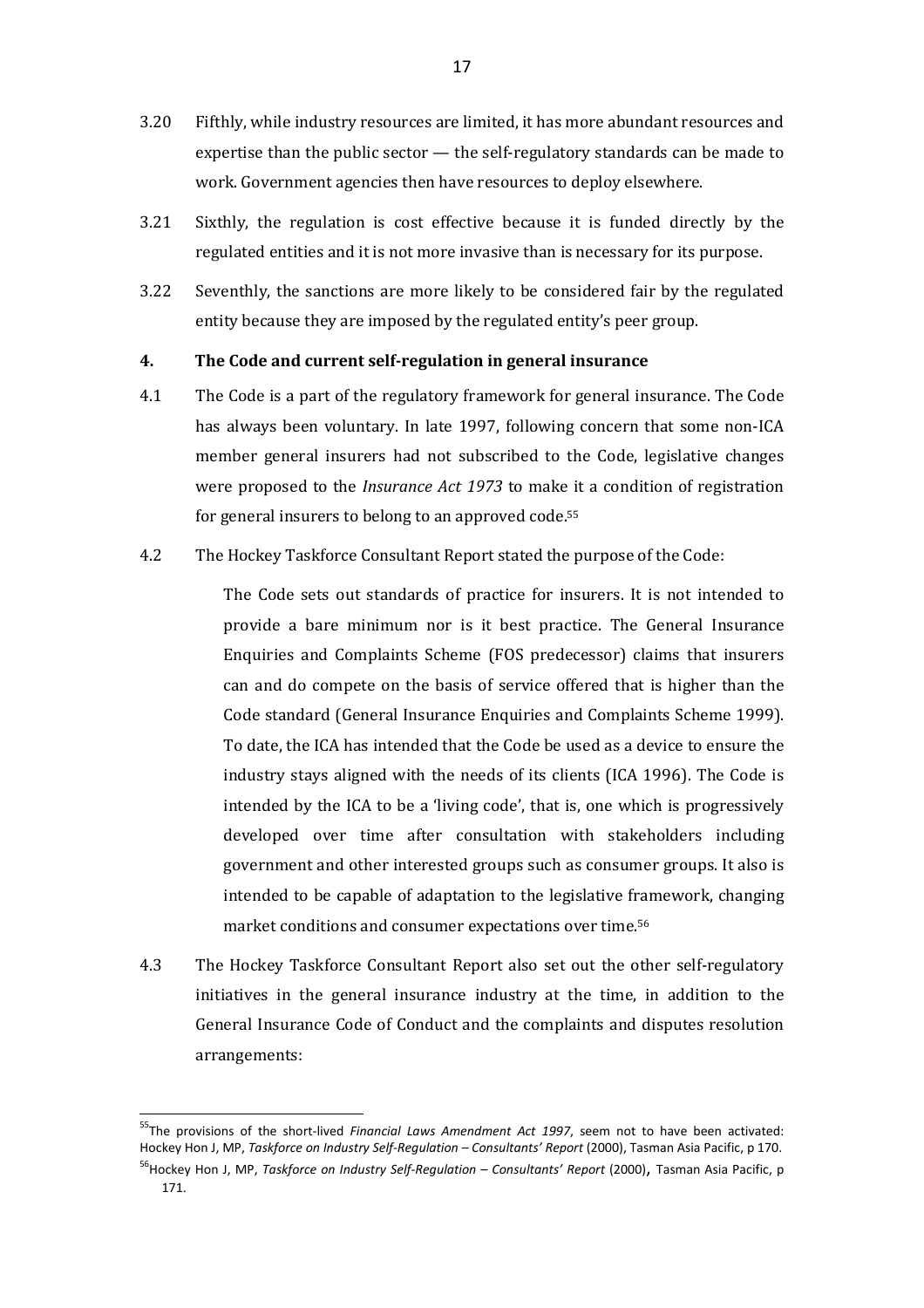(a) The Knock for Knock Agreement applying to motor vehicle insurance claims whereby each insurer agrees to pay the cost of their insured's claim without resorting to legal action. The Agreement aims to reduce costs associated with investigation and litigation and reduce delays in the claims settlement process. Currently around 88 insurers are signatories to the Agreement.

(b) The General Insurance Information Privacy Principles, which is the privacy code of the general insurance industry launched by the ICA in August 1998. It sets the standards by which the industry collects, uses, stores and disposes of the personal information of its customers; and

(c) The Insurance Disaster Response Organisation which is a self-regulatory agreement to coordinate the industry's response to the community following a major disaster. The organisation's functions include coordinating an efficient industry response to the disaster, providing a single point of contact to assist policyholders, establishing contact with the government, providing accurate information to insurers, assisting the industry to respond to claims and conducting any post disaster review.<sup>57</sup>

4.4 Each of these initiatives has met its end in the form set out by the Taskforce. The Knock for Knock agreements are redundant. The privacy principles were superseded substantially by the *Privacy Act 1988* which, preserved the concept of principles that were finally removed by the *Privacy Act 2012*. The Insurance Disaster Response Organisation became a part of the Code and was disbanded in 2006 after being replaced by an enhanced catastrophe response mechanism managed by ICA and in continuous operation since that time.

#### **5. Self-regulation and codes — principles for insurance**

- 5.1 The analysis and account above indicate that there are principles for a code selfregulation framework and principles for code content.
- 5.2 The code framework principles are:

 $\overline{a}$ 

1. The regulated entity community adopts voluntarily a code of practice that contains standards for the conduct of their businesses with the community and

<sup>57</sup>Hockey Hon J, MP, *Taskforce on Industry Self-Regulation – Consultants' Report* (2000), Tasman Asia Pacific, pp 161, 162.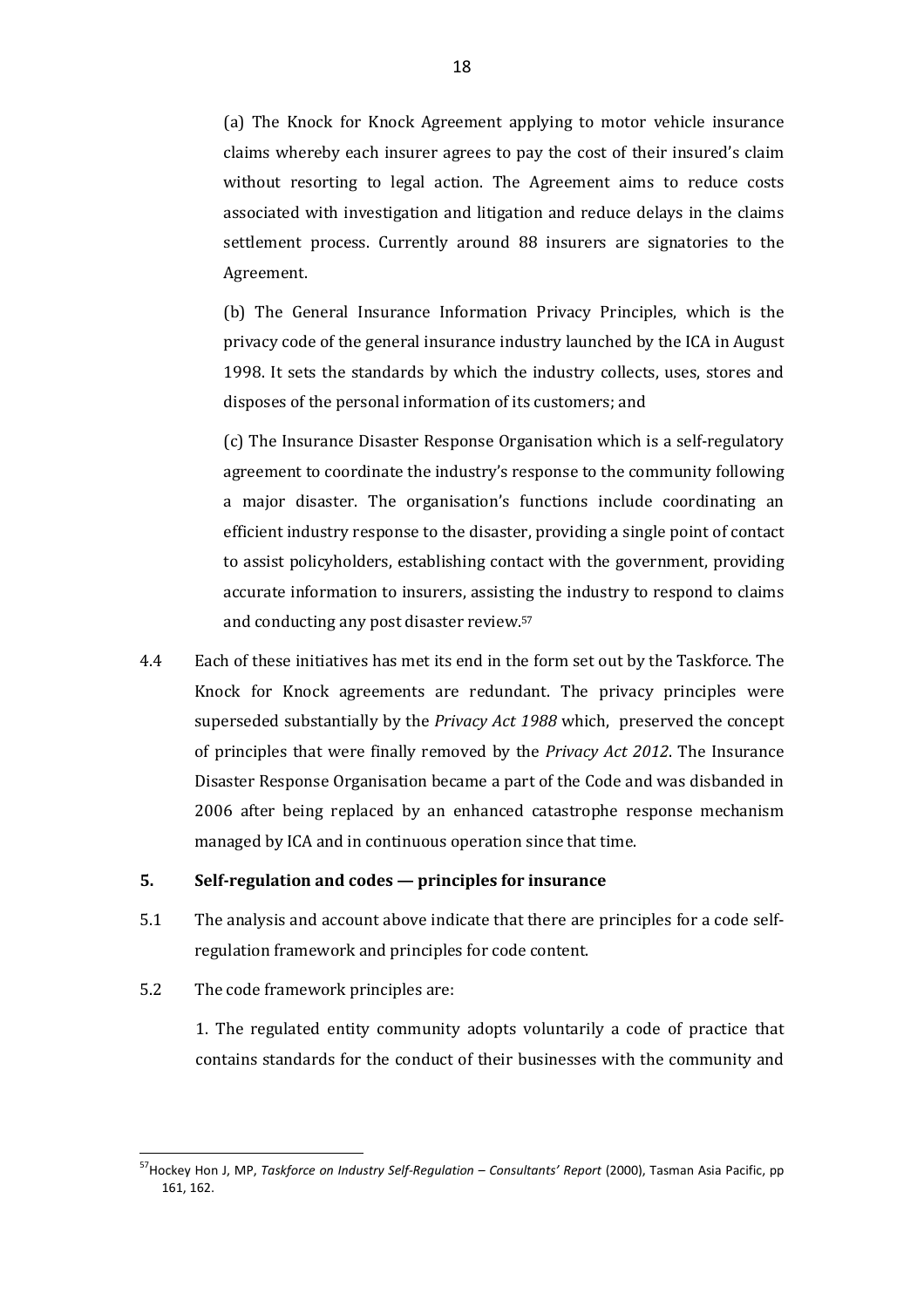retail customers.58 The adoption of the code by a regulated entity should be through a contract directly with the code governance body.<sup>59</sup>

2. The code governance body should be well credentialed and expert and have a sufficiently balanced representation of stakeholder interests and independent representation to give authority to its work and decisions.60 It should have the information and resources necessary to do its work.61 The governance framework, its process and conduct should be visible and accountable.<sup>62</sup>

3. All stakeholders should participate in the development of the standards in the code and its governance. The regulated entities should have an influential but not decisive involvement in the development of the standards in the code and its governance. The views of the regulated entities should be given weight as a factor in theses aspects. The code governance body should have ultimate responsibility for the development and setting of the standards.

4. The regulated entities should fund and resource the self-regulation model to a level necessary for it to work effectively.

5. The self-regulation model should be properly integrated into the overall regulatory framework; it should dovetail with the law and government agency regulation.

6. The best place for a code to work is to link legislation to market practice. Its standards link the law that affects the customer's relationship with the regulated entity and endorses, enhances and improves the industry's best practice.<sup>63</sup>

7. The framework and code should enhance stakeholder trust and confidence in each other and enhance the esteem of each individual involved in it.

5.3 The code content principles, based on the account and analysis above, are:

- 1. The code content should address all stakeholder relevant issues.<sup>64</sup>
- 2. The code should be adequately promoted.<sup>65</sup>

 $58$ Compare ASIC RG 183.18, 22(c), 28–30 and 37.

<sup>&</sup>lt;sup>59</sup>Compare ASIC RG 183.66.

<sup>60</sup>ASIC RG 183.13(c); ASIC RG 183.15; 27; ASIC 183.73–RG 183.75.

<sup>61</sup>Hockey Hon J, MP, *Taskforce on Industry Self-Regulation – Final Report* (2000), Executive Summary, paras 22–24 and pp 69–71.

<sup>62</sup>Hockey Hon J, MP, *Taskforce on Industry Self-Regulation – Final Report* (2000), Executive Summary, paras 22–24 and pp 69–71; Ch 7.

<sup>&</sup>lt;sup>63</sup>See also ASIC RG 183.17, 18, 22(b), (c), 28–30, 37 and 62–66.

<sup>64</sup>ASIC RG 183.56–RG 183.61; Hockey Hon J, MP, *Taskforce on Industry Self-Regulation – Final Report* (2000), Ch 7.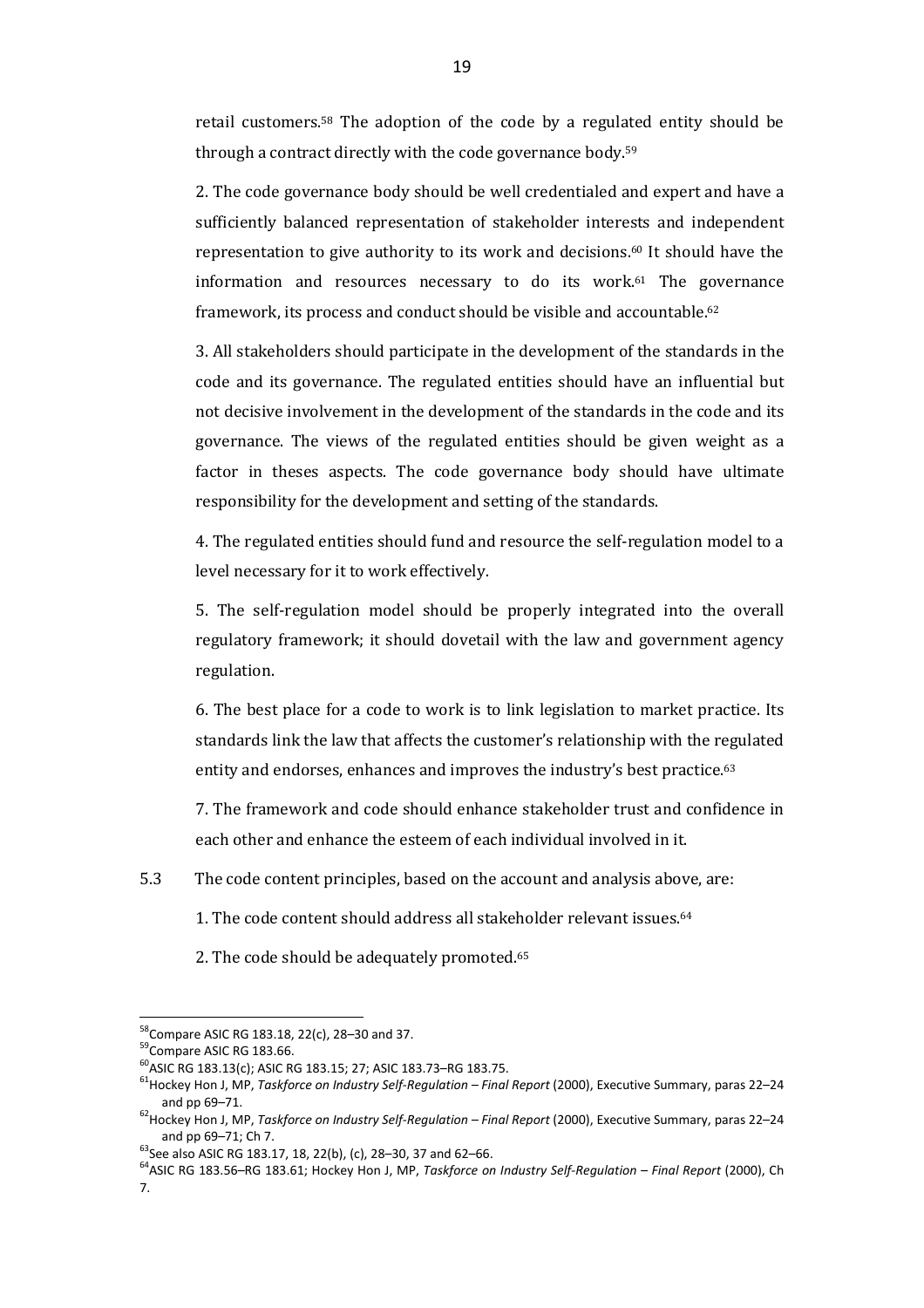3. The code objectives and scope should be clear.66 The standards should cover the full range and all relevant phases of the regulated entity's interactions with its customers. The standards should be a "comprehensive body of rules (not single issue)".<sup>67</sup>

4. The standards in the code should promote good business practices, set a high standard of service and have legal minimums. The standards should be supported by education and training. The standards should contribute to the regulated entity's risk management.

5. The standards in the code should contain ethical statements, principles, rules and guidelines.68 The standards should be enforceable.<sup>69</sup>

6. The code should be in plain language and accessible.<sup>70</sup>

The standards which are rules should be expressed as rules which are measurable and can clearly be complied with or breached to enable the regulated entity to assess what conduct is needed to comply with the standard.<sup>71</sup>

7. Compliance with the code should be monitored, audited and enforced by the code governance body.<sup>72</sup>

(a) The consequences for the breach or non-compliance with a standard, the remedies and sanctions, should have regard to the principles of procedural fairness73 and be:

> (i) sufficient to deter breach or non-compliance and consistent with the code objectives;<sup>74</sup> and

> (ii) clear, fair and reasonable in order to promote the spirit and effect of the code.<sup>75</sup>

 $\overline{a}$ 

183.72.

<sup>65</sup>ASIC RG 183.15; ASIC RG 183.50–RG 183.55; Hockey Hon J, MP, *Taskforce on Industry Self-Regulation – Final Report* (2000), Executive Summary, para 21 and p 68, Ch 7.

 $66$ ASIC RG 183.44(b) and 56.

<sup>67</sup>ASIC RG 183.13 and ASIC RG 183.23, 56(c) and 59.

 $^{68}$ Compare ASIC RG 183.18, 22(c), 28-30, 37, 56(c) and 59.

 $^{69}$ ASIC RG 183.13–15; ASIC RG 183.56; see also ASIC RG 183.17, 22(a), (e), 24, 25, 39, 40 and 44(c).

<sup>70</sup>ASIC RG 183.99 and ASIC RG 183.44(b) and 56; Hockey Hon J, MP, *Taskforce on Industry Self-Regulation – Final Report* (2000), Executive Summary, para 19 and p 65, Ch 7.

<sup>&</sup>lt;sup>71</sup>See also ASIC RG 183.17, 22(a), (d), (e), 24, 25, 31, 39, 40, 44(c) and (d), 56(c) and 59.

<sup>72</sup>ASIC RG 183.13(c); ASIC RG 183.15; ASIC RG 183.69–71; ASIC RG 183.76–RG 183.78.

<sup>73</sup>ASIC RG 183.69.

<sup>74</sup>See also ASIC RG 183.17, 22(a), (d), (e), 24, 25, 31, 39, 40 and 44(c) and (d); Hockey Hon J, MP, *Taskforce on Industry Self-Regulation – Final Report* (2000), Executive Summary, para 20 and p 66; paras 25–28 and pp 71–77. <sup>75</sup>See also ASIC RG 183.13(c), 15, 17, 22(a), (d), (e), 24, 25, 31, 39, 40 and 44(c) and (d); ASIC RG 183.67–RG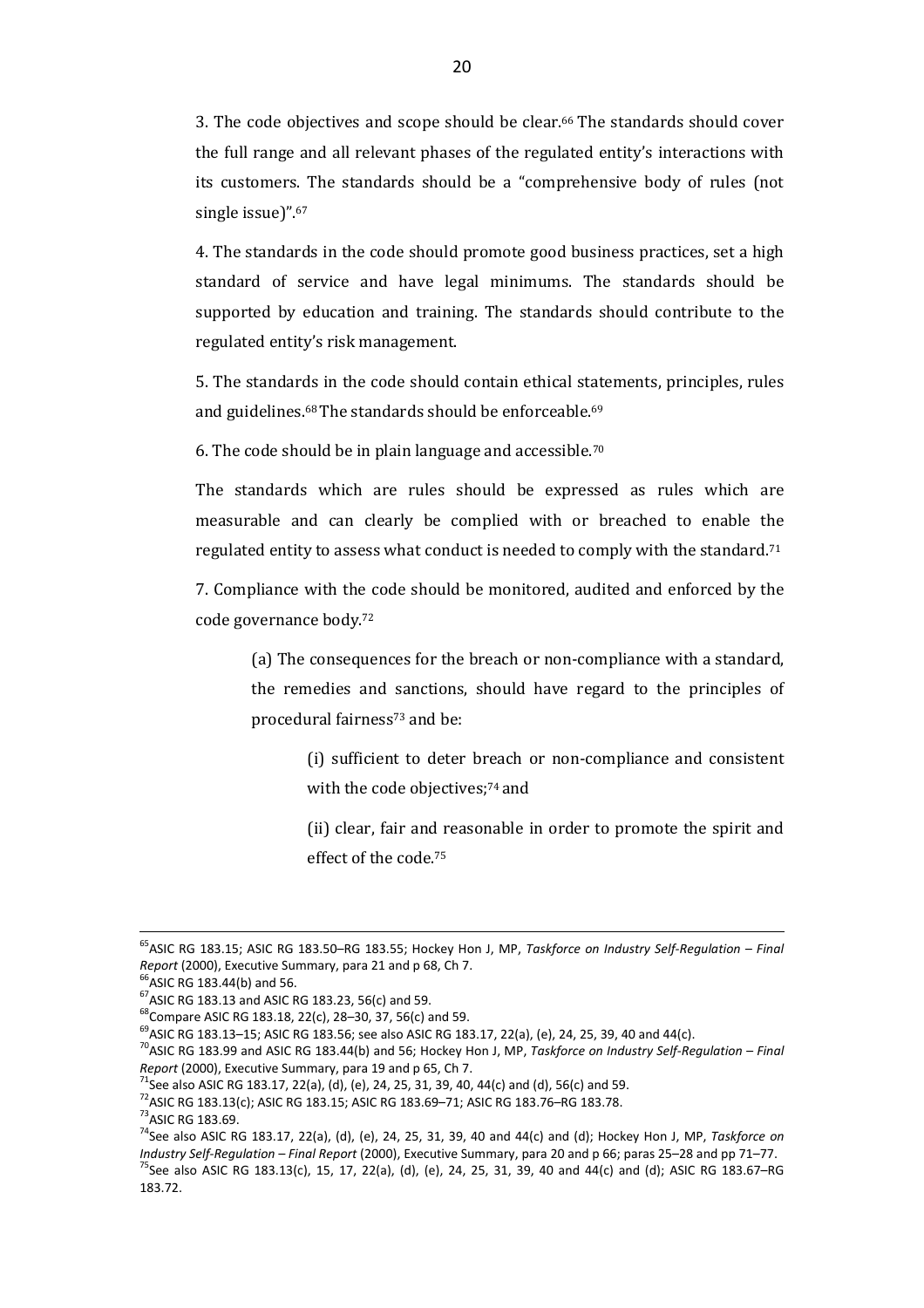8. A customer should have the right to complain about a regulated entity's conduct under the code and be informed about that right.<sup>76</sup>

9. A customer should have the right to refer a dispute about a regulated entity's conduct under the code to an external dispute resolution scheme and be informed about that right.<sup>77</sup>

10. The code standards and its operation should be reviewed periodically by the code governance body and reviewed from time to time by an independent reviewer.<sup>78</sup>

## **6. The Legal Effect of the Code**

 $\overline{a}$ 

- 6.1 The Code, s 1.12 reads: "This Code does not provide to you or anyone else any legal entitlement or right of action against us"
- 6.2 The Code is clearly not currently enforceable as a term of an insurance covered by the Code. There are no express words that make it a term of a Code insurance and many of the Code standards as currently drafted would not be amenable to being a term of a contract. In general terms it is doubtful that the Code would be an implied term of a Code Insurance although a specific circumstance might evidence the facts which would make it an implied term. The terms of the Code, s 1.12 would also militate against the conclusion that the Code was enforceable as a term of a Code insurance.
- 6.3 Codes of practice do not amount to standards that have the immediate force of law. The courts have taken the view that codes of practice are formulations of accepted practice and are strong evidence of the proper standard or standard of care which should be adopted.79 A departure from the standard without some justification will usually be regarded as constituting a breach of duty:<sup>80</sup>

I am of the view that bearing in mind the function of codes, a design which departs substantially from them is prima facie a faulty design,

<sup>&</sup>lt;sup>76</sup>ASIC RG 183.15(d); Hockey Hon J, MP, *Taskforce on Industry Self-Regulation – Final Report* (2000), Executive Summary, para 20 and p 66; paras 25–28 and pp 71–77, Ch 7.

<sup>77</sup>ASIC RG 183.15(d); Hockey Hon J, MP, *Taskforce on Industry Self-Regulation – Final Report* (2000), Executive Summary, para 20 and p 66; paras 25–28 and pp 71–77, Ch 7.

<sup>78</sup>ASIC RG 183.8, 44(e) and 79–81; Hockey Hon J, MP, *Taskforce on Industry Self-Regulation – Final Report* (2000), Executive Summary, para 29 and p 78.

<sup>79</sup>*Harvest Trucking Co Ltd v PB Davis* [1991] 2 Lloyd's Rep 638 (insurance intermediary); *PK Finans International (UK) Ltd v Andrew Downs & Co* Ltd [1992] 1 EGLR 172 (surveyors and valuers). 80*Lloyd Cheyham & Co Ltd v Littlejohn & Co* (1985) 2 PN 154.